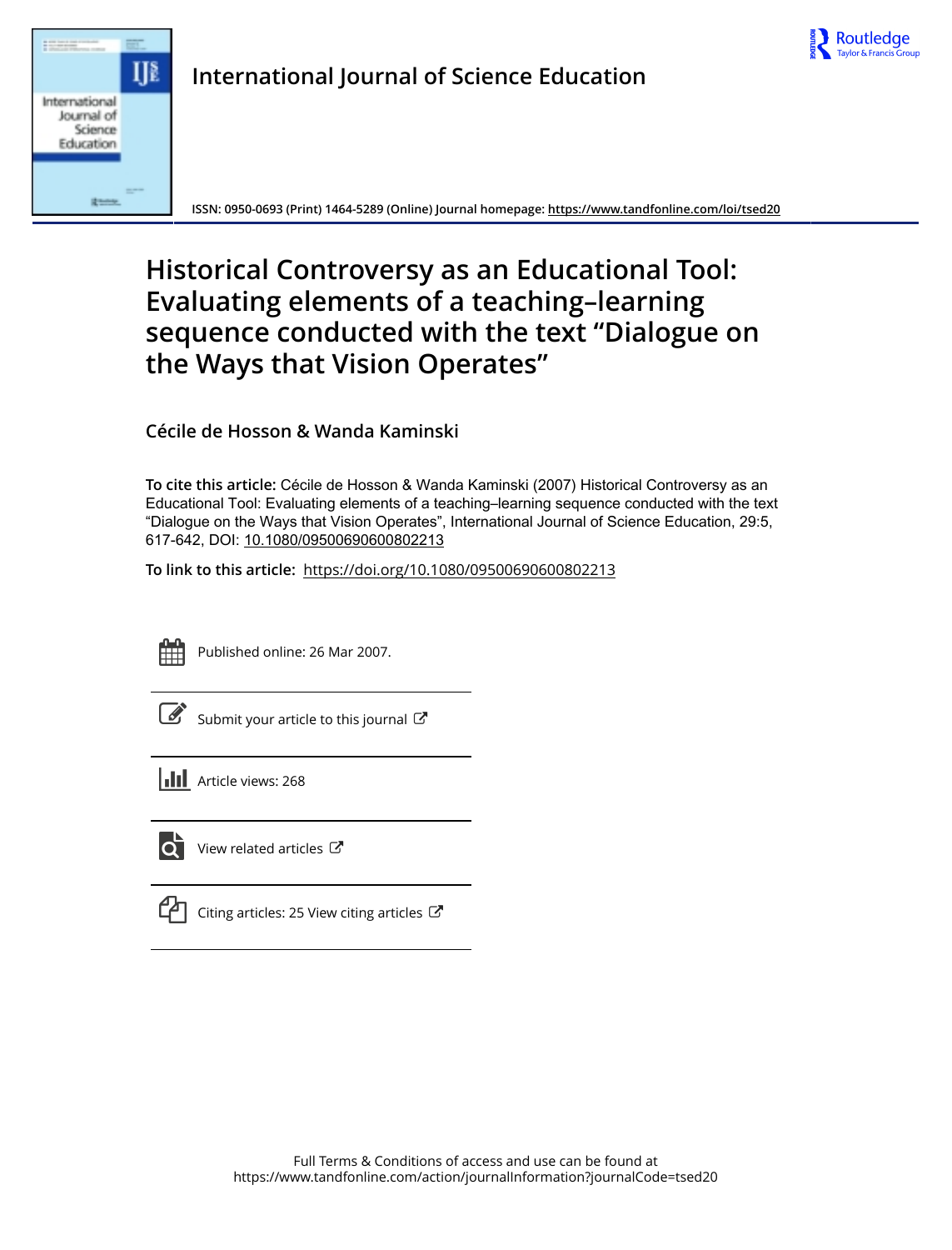*International Journal of Science Education Vol. 29. No. 5, 2 April 2007, pp. 617–642*



# **RESEARCH REPORT**

# **Historical Controversy as an Educational Tool: Evaluating elements of a teaching–learning sequence conducted with the text "Dialogue on the Ways that Vision Operates"**

Cécile de Hosson\* and Wanda Kaminski *Université Paris 7-Denis Diderot, France*

This paper describes the development, use, and analysis, of an educational tool inspired by the history of the optical mechanism of vision. We investigated 12-year-old students' reasoning about vision. Most of them explain it as the result of something coming either from the object or from the eye. Moreover, some of them think that light penetrates the eye only when they are dazzled. Such ideas can be found in the ancient and medieval history of science. In particular, the Ancients disagreed about the direction of vision until Alhazen opened the way to a consensus, arguing in the 11th century that light could be a stimulus for the eye. Our tool, a short drama entitled "Dialogue on the Ways that Vision Operates", refers to those historical elements, especially to the controversy over the direction of vision and Alhazen's ideas about light. This text was integrated in a teaching– learning sequence and experimented with six pairs of students aged 12–13. The analysis of this teaching–learning sequence shows that the learning process can take advantage of the opportunity offered to the students to identify themselves with the scientists portrayed in the drama.

Keywords: *Historical Controversy; Optics; Vision*

# **Introduction**

Optics is a field on which there has been a lot of educational research throughout the world. While most of enquiries have been concerned with the analysis of students' reasoning (about the role that light plays in vision, on the forming of optical images,

ISSN 0950-0693 (print)/ISSN 1464-5289 (online)/07/050617–26 © 2007 Taylor & Francis DOI: 10.1080/09500690600802213

<sup>\*</sup>Corresponding author. Laboratoire de didactique des sciences physiques, Université Paris 7- Denis Diderot, France. Email: cecile.dehosson@paris7.jussieu.fr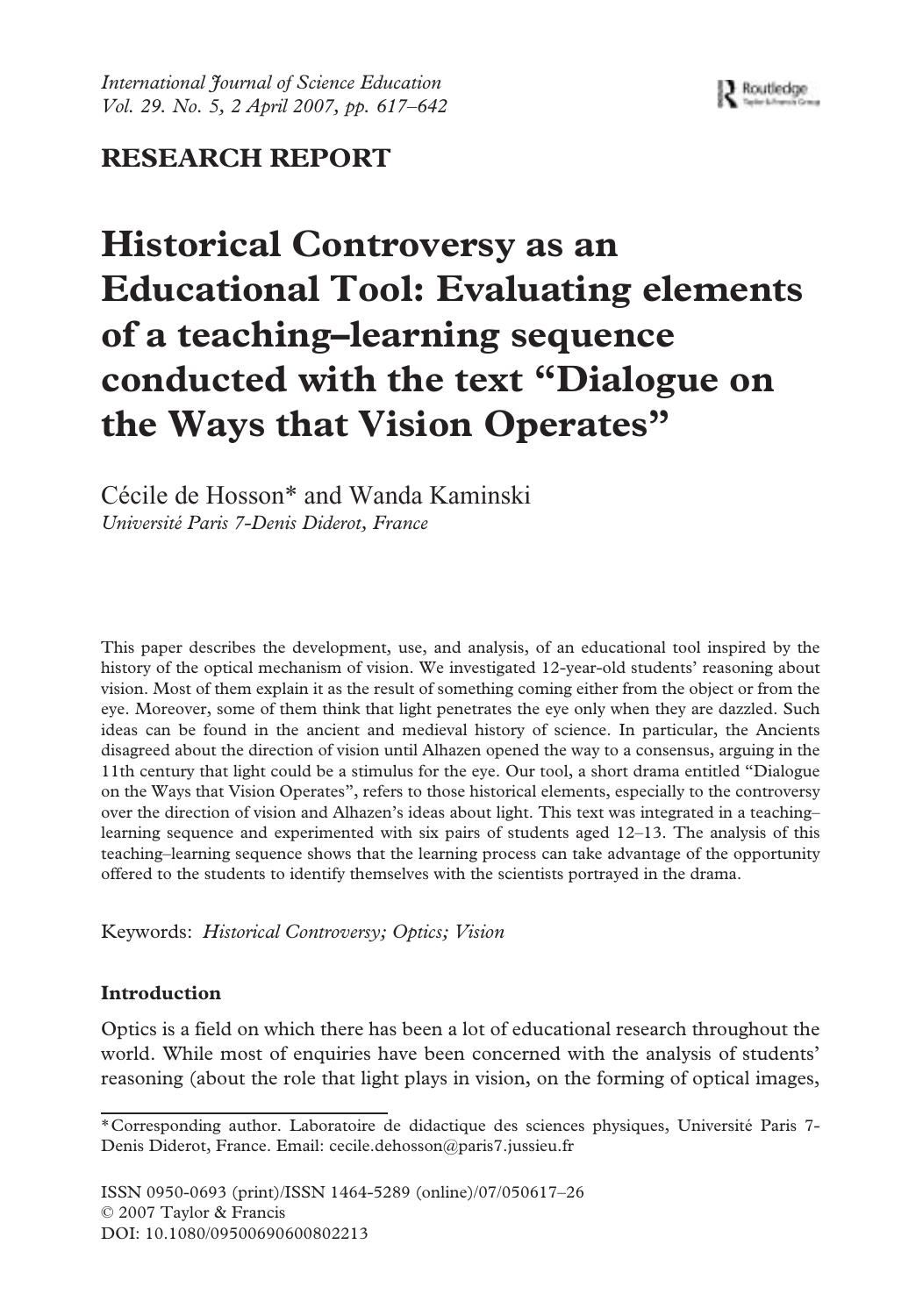about colour, etc.), some have lead to teaching propositions. However, recent studies show that certain difficulties that students face in their first years at school remain with them until university in every country. It has been noticed that students find it hard to use the concept of light in an appropriate way, even in cases where they have a high level of knowledge. The teaching of optics can therefore still be perfected; and it seems necessary to explore different ways to contribute to its improvement.

The use of the history of science is the starting point of a pedagogical reflection that we explore here. We have reasons to think that it is possible to assist pupils in their learning by offering them the development of thought that integrates the conceptual discoveries in the history of the theories of vision from Empedocles (five centuries B.C.) to Alhazen (11th Century A.D). From that perspective, the history of science can become an expository tool for science and serve as a teaching guide. In this paper, we will present an analysis of the cognitive impact of a teaching– learning sequence of the optical mechanism of vision built in reference to the history of theories of vision.

#### **Proposition of an Elementary Explanation of Vision**

Vision may be considered as a cerebral interpretation of the effect of the light on the retina. Figure 1 gives a general idea of the mechanism of vision as it could be taught at an elementary level (children 10–15 years old). In this diagram, two spaces can be distinguished: the physical one (in front of the eye), and the psycho-physiological one (from the retina to the cortex). In this paper we wish to consider the physical space that includes an ordinary object lit in an ordinary way.

In the physical space, vision can be explained in this way: In order to see an object lit in an ordinary way, it is necessary for the light coming from this object to penetrate the eye of the observer. An observer can see an object if light coming into his/ her eye is neither too strong nor too dim. To understand this explanation, one must assume that ordinary objects lit in an ordinary way reflect the light that they receive. However, the entry of light into the eye is only one of the conditions for vision to



Figure 1. Mechanism of vision from physical and psycho-physiological points of view. The plain arrows represent light (incident and diffused) while dotted arrows figure nervous signal propagation into visual system. The grey arrow represents the direction of vision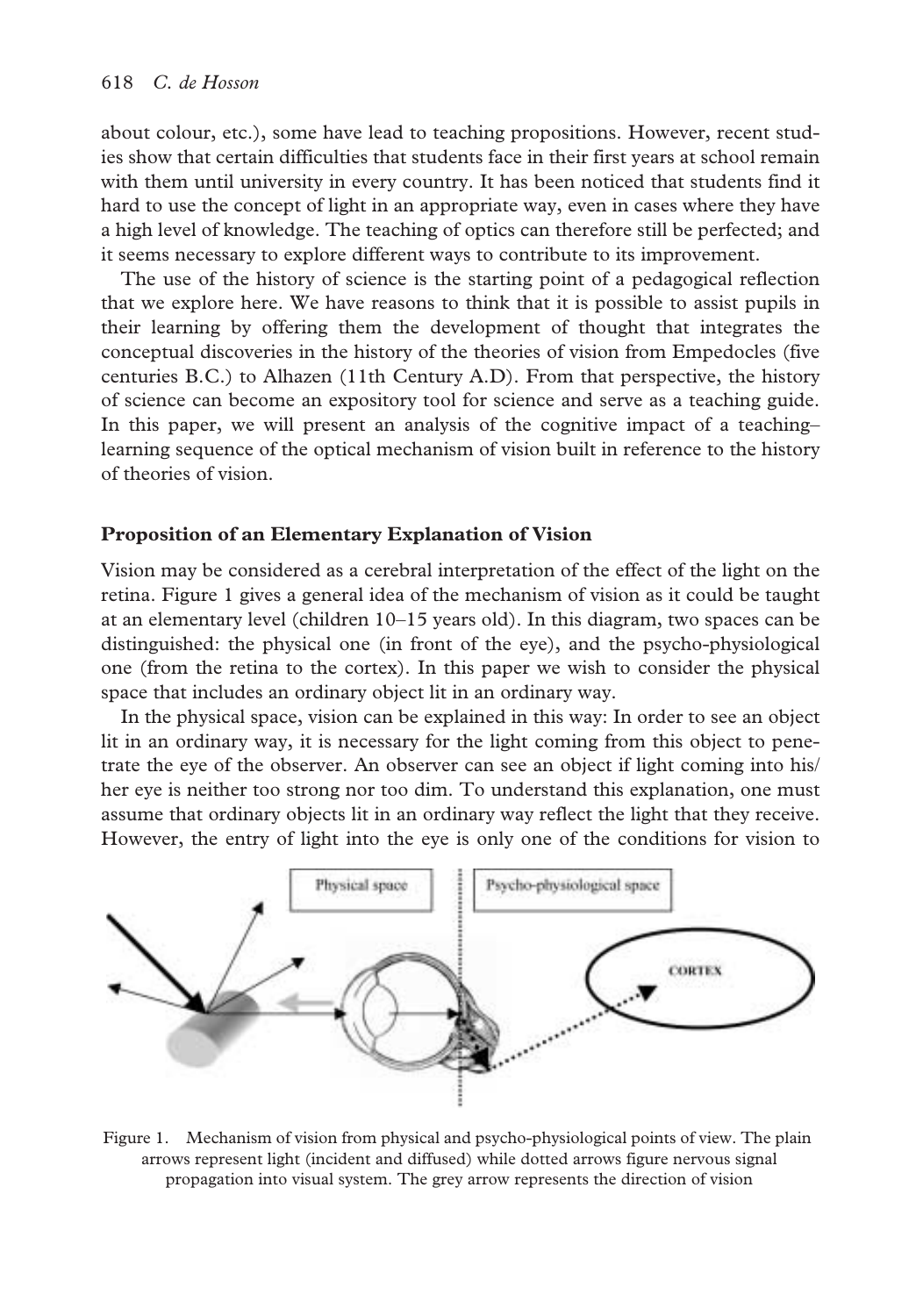occur. Actually, the direction from which looking takes place (representing the observer's intention) is another condition that seems important to students and therefore cannot be neglected in our model of vision.

#### **Children's Understanding of Vision and Historical Development**

We wanted to focus on the way a sample of 227 students aged 12–13 spontaneously explain vision (before any kind of training about the matter). From Figure 2 we asked them to answer the following question: "Explain the mechanism of vision, that is to say the way we see objects around us. You can use the illustration if you want". Our purpose was first to detect the "direction" favoured by the pupils to explain vision, and second to identify the nature of the link between the eye and the object seen.

The great majority of the students (204 out of 227, 90%) answer the question by filling out the proposed illustration with arrows. Figure 3 shows illustrations for which arrows were added.

Moreover, 14 students (out of 227) explain vision with the emission of something from the eyes, without the help of a drawing. In total, 196 pupils out of 227 (86% of those interviewed) explain vision with the help of an Eye  $\rightarrow$  Object component, while 31 pupils out of 227 (14% those interviewed) favour an Object  $\rightarrow$  Eye direction. If we pay attention to the vocabulary used by the students in their answers we realise that light is only rarely the protagonist of their explanations (see Table 1). When it is called "sight", "look", "vision" (71% of the answers), the arrow Eye  $\rightarrow$ Object indicates an entity of a more psychological nature than physical. It sends us back to the "grey tinted" arrow of Figure 1. Therefore it seems legitimate to us. Our teaching–learning sequence aims at completing an explanation of the mechanism of vision that favours the Eye  $\rightarrow$  Object "direction" that we consider insufficient but most often not erroneous.

Children's understanding of phenomena associated with light has attracted a lot of research in different countries, and our study only confirms a strong trend of reasoning already updated (Osborne & Black, 1993). As a general rule, it is rare to appreciate that normally lighted objects reflect the light that they receive (Guesne, 1984). Light is identified as its primary source or as the bright area sometimes visible on the surface of the object, not as the invisible entity that spreads from normally lighted objects (Anderson & Karrqvist, 1983; Galili, 1996). However, the phenomenon of diffusion and the penetration of the eye by light are the basic principles of the model



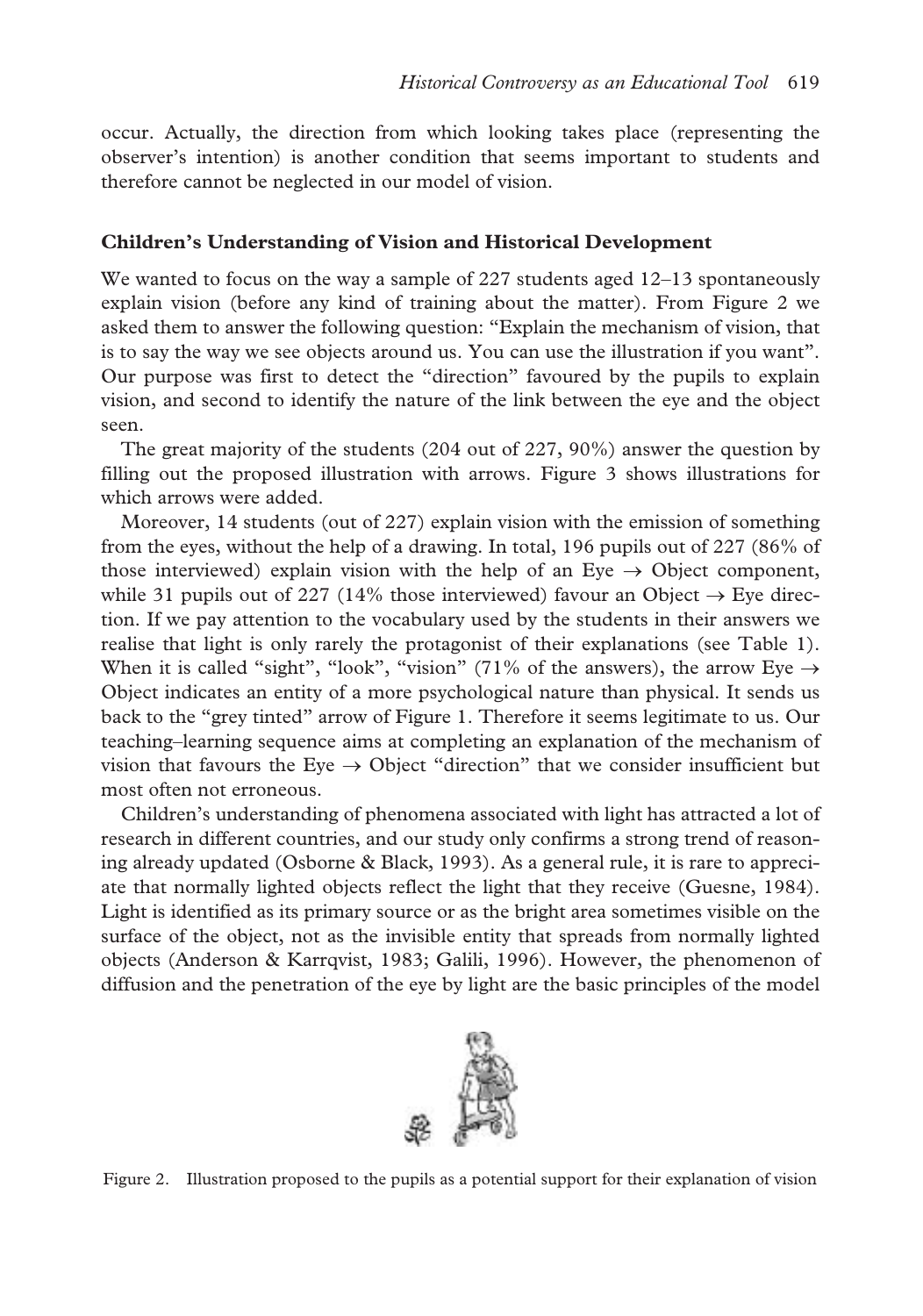

Figure 3. Synthesis of the results obtained for Question 2. These results only concern the answers of pupils having drawn arrows on the illustration; that is, 204 pupils out of the 227 interviewed (90% of the total number)

of vision that we have just put forward. We can therefore expect the assimilation of this model to be very difficult for the students. Moreover, most of them think that the penetration of the eye by light comes necessarily with the disturbance provoked by dazzle, a particular situation that makes vision difficult, indeed even impossible (Guesne, 1984).

Yet, historically, blindness caused by light seems to be the basis of a first optical theory of vision. From the fifth century B.C. and for more than 15 centuries, the scientists interested in vision based their ideas on the "direction" of sight. Following the Pythagoricians, some stood behind the idea of emanating from the eye (extramission) whereas others, inspired by the atomist theories, maintained the idea of the eye receiving something coming from the object (intromission). It was not until the 11th century that Ibn al-Haytham (Alhazen) defined light as and independent and invisible

| Vocabulary                                  | $\boldsymbol{n}$ | Percentage | Vocabulary                               | $\boldsymbol{n}$ | Percentage |
|---------------------------------------------|------------------|------------|------------------------------------------|------------------|------------|
| Sight                                       | 113              | 50         | Image                                    | 15               |            |
| Look                                        | 25               | 11         | Flower (or object)                       | 3                |            |
| Vision                                      | 22               | 10         | Shape, appearance, something             | 4                | 2          |
| Eye or the eyes                             | 17               | 7          | Colour                                   | 4                | 2          |
| Ray                                         | 4                | 2          | Light, sign, signal                      | 5                | 2          |
| Something                                   | 5                | 2          |                                          |                  |            |
| Others                                      | 10               | 4          |                                          |                  |            |
| Total direction<br>$eye \rightarrow object$ | $N = 196$        | 86         | Total direction object $\rightarrow$ eve | $N = 31$         | 14         |
| Total                                       |                  |            | $N = 227(100)$                           |                  |            |

Table 1. Vocabulary used by the students to explain vision (with or without the use of the illustration)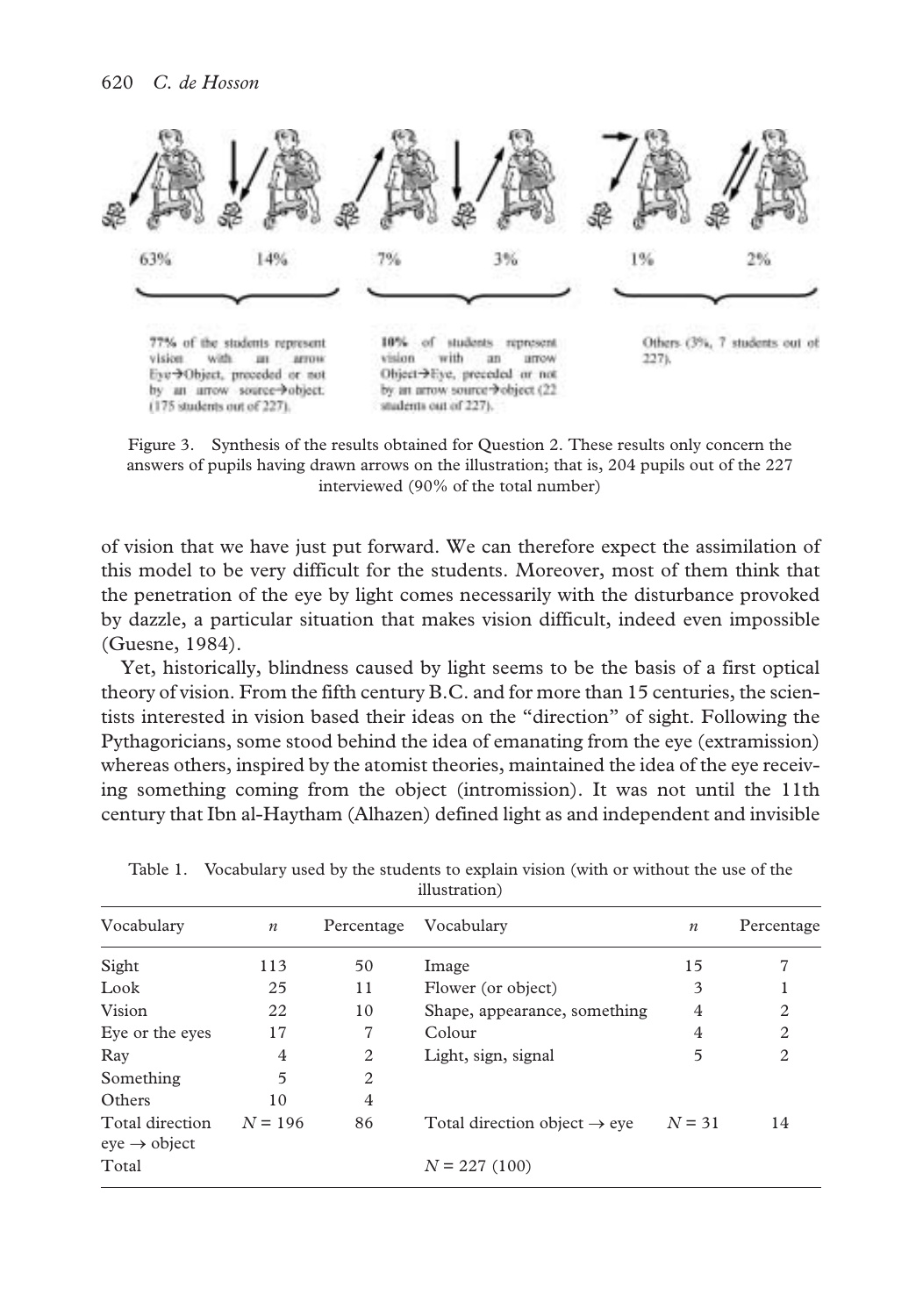agent transmitter of sight. Far from being embraced by medieval philosophers, this explanation was commonly accepted by the scientific community only five centuries later with the advent of Keplerian optics (Lindberg, 1976; Park, 1997; Ronchi, 1956).

# **History of Science in Science Education: An integrated approach**

Over the past decades, investigators have pleaded for the incorporation of the history of science in science education. In France, a great effort has to be made by putting forward teaching–learning sequences that are historically oriented. Recently, the National Curricula for secondary schools (pupils 10–14 years old) made strong recommendations for science teachers to implement the history and philosophy of science (HPS) in their courses, but, in concrete terms, the available materials are still inadequate.

# *Pleading for a Science Education Based on History of Science*

Worldwide research shows that HPS possesses a great potential for an improvement of the learning process, especially within the constructivist perspective (Matthews, 1994; Monk & Osborne, 1997). HPS provides students with a more comprehensive view of science and allows them to be more actively involved in the learning of science. Thus, a pupil's view of the nature of science may change when some learning materials are historically situated (Driver, Leach, Millar, & Scott, 1996; Solomon, 1994). In particular, an appreciation of the creative role played by the great scientists of the past can be an antidote to the excessive determinism of many pupils (Irwin, 2000). Moreover, it as been shown that HPS aims at developing a knowledge of science that gives students and teachers the key to learn *about* science and not only *of* science (Justi & Gilbert, 2000). Besides, the obvious role played by thought experiment in the history of science (Kuhn, 1977), and more specifically in the history of optics, oriented our pedagogical strategy towards a non-experimental sequence.

Furthermore, HPS uncovers the scientific process and provides the teacher with the difficulties people had in establishing the knowledge, including controversies, instead of focusing solely on final products. HPS also gives turning-points that can inspire the teachers with particular pedagogical strategy. Thus, it can be used as an organising principle for the curriculum (Jung, 1994; Matthews, 1994):

Knowledge of the historical development of a discipline can assist teachers in anticipating and understanding difficulties that contemporary students have with learning subjects. The history can also suggest questions and experiments that promote appropriate conceptual change in students […]. Knowledge of the slow and difficult path traversed in the historical development of particular sciences can assist teachers planning the organization of a program, the choice of experiment and activities, and their responses to classroom questions. (Matthews, 1994, p. 51)

Decades ago, Piaget and Garcia described both the psychogenesis of individual learning and the development of scientific thought as following parallel paths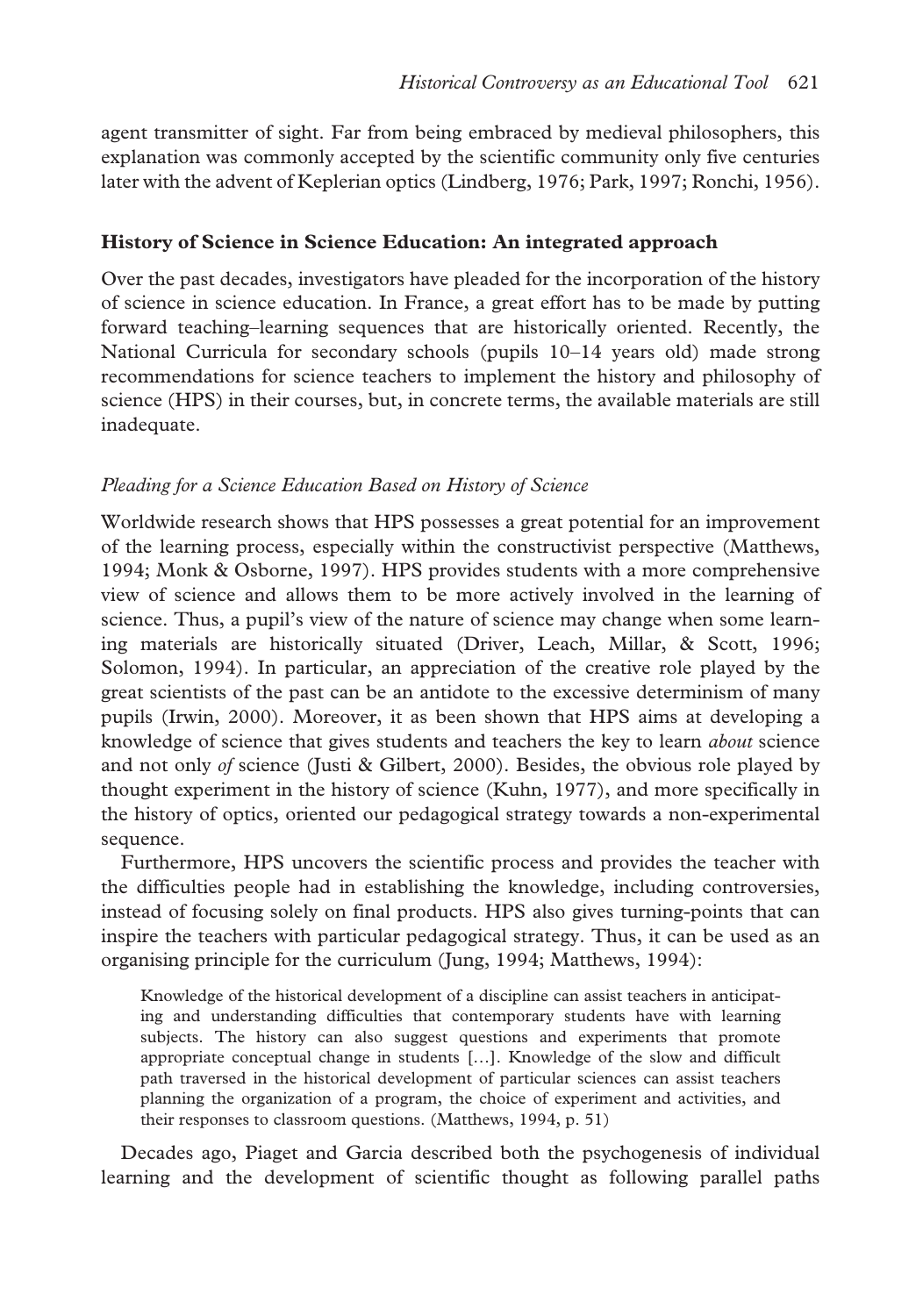(Piaget & Garcia, 1989). Afterwards, such parallelism was examined and discussed (Nussbaum, 1989). It has been evidenced that there are important differences between student's thinking and the historical products of science (Carey, 1985). Although, even if epistemological and cultural contexts are different and incomparable (Nersessian, 1989; Saltiel & Viennot, 1984), knowing what difficulties were faced in the building up of knowledge, the epistemological obstacles involved, may constitute an essential aid to understanding students' difficulties (Sanmarti & Izquierdo, 1995). Furthermore, students' conceptions often have common features with some ideas in the past. Consequently, it opens the way to a possible identification of the student to the scientist in the past which can be helpful to learners:

It is comforting to perceive that others have thought in a similar manner—that to hold such thoughts is not to be guilty of mere stupidity. For after all, highly respected and intelligent men of the past have though in very similar way. (Monk & Osborn, 1997, p. 413)

A lot of materials have been produced by researchers that put HPS into teaching– learning sequences. The introduction of HPS in optics teaching has also been implemented. Galili and Hazan developed an experimental course in geometrical optics that incorporated historical ideas regarding the understanding of light and vision. This course was based on an investigation that established parallelism between some historical ideas and development and the scheme of student's alternative knowledge with respect to vision (Galili, 1996; Galili & Hazan, 2000). Using an "historicoinvestigative method", Kipnis blends optics with elements of its history and suggestions on performing investigative experiments. Dealing with a repeating historical discovery, his book shows to a teacher how to present optical concepts to students in the process of their discovery and make students participate in it (Kipnis, 1993).

# *Presentation of the "Dialogue on the Way Vision Operates"*

Our purpose was to organise an optics sequence based on historical grounds (an integrated approach), which appears quite different from introducing history into a science sequence (an add-on approach). In that perspective, we favoured the use of an original drama we (author) developed (see Appendix). Indeed, drama is meant to be a very powerful teaching strategy for enhancing meaningful learning in science. More specifically, using drama as a supporting learning strategy can provide a better understanding of the nature of science (Boujaoude, Sowwan, & Abd-el-Khalick, 2005). Drama can be used to portray the dynamic of the science whereas most of the textbooks present science as a final product ignoring its developmental nature. Thus, drama is the way we worked on to portray the dynamic of a piece of the history of optics.

Our drama was built thanks to a rational reconstruction (Koyré, 1973) from elements of the history of vision until the 11th century. This reconstruction was made for an educational purpose from original books of Aristotle, Lucrecius, Plato, Empedocles, and Alhazen. As we knew learners' difficulties and conceptions about vision, we tried to establish a conceptual route that should be used as a cognitive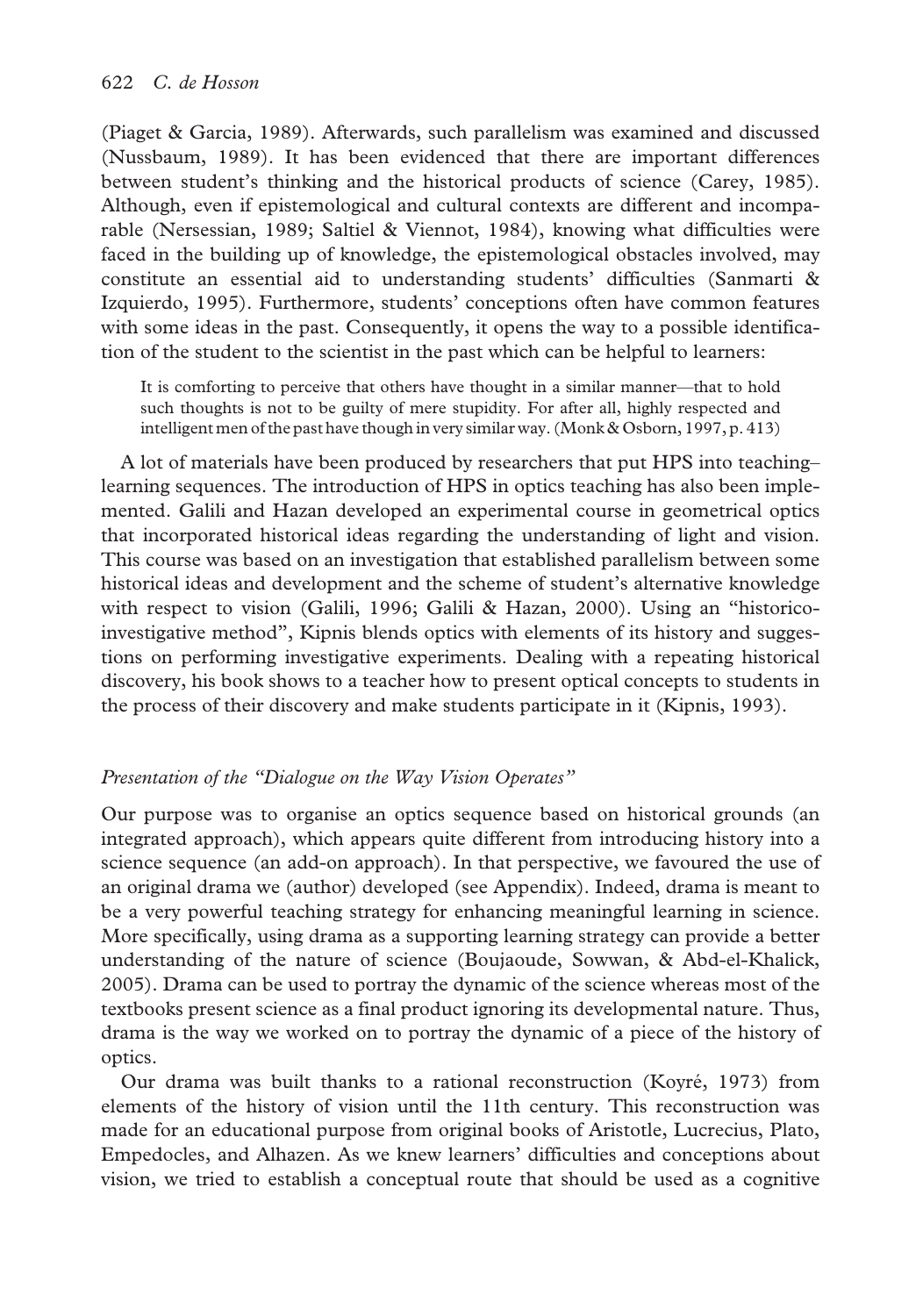pathway for the students (see Table 2). In this research, we make the hypothesis that this conceptual route, which starts from the controversy over the "direction" of vision, enables the learners to assimilate an explanation of the mechanism of vision in accordance with the one presented earlier (see Figure 1). The fact that they agree to take this path could benefit from the opportunity given to them to relate to those representing extra or intromissionist ideas. Indeed, from the "direction" point of view, students' ideas about vision are very similar to the ones developed by the Ancients in reference to the historical controversy over the "direction" of sight and the process that brings Alhazen (1989) to propose a new explanation of vision in the *Kitab al manazir* (*Book of Optics*).

| Steps of the drama reading                                                      | Explanation of the steps' content                                                                                                                                                                                                                                                                                                                                                                                                                                                                                                                                                                                                                  |
|---------------------------------------------------------------------------------|----------------------------------------------------------------------------------------------------------------------------------------------------------------------------------------------------------------------------------------------------------------------------------------------------------------------------------------------------------------------------------------------------------------------------------------------------------------------------------------------------------------------------------------------------------------------------------------------------------------------------------------------------|
| $A \rightarrow B$ : Controversy surrounding<br>the direction of sight           | Simplicio and Salviati are gathered on Sagredo's<br>initiative. The latter would like to understand how vision<br>is made. Simplicio maintains that vision operates in an<br>$eye \rightarrow object$ direction. As for Sagredo, he quotes the<br>Greek atomist scientists and evokes an object $\rightarrow$ eye<br>direction. Salviati does not give any answers but qualifies<br>vision as of a "passion"                                                                                                                                                                                                                                       |
| Unity in the functioning of the five<br>senses                                  | Salviati calls on Aristotle's authority and gives three<br>examples (hearing, smell, taste) associating every organ<br>with its stimulus for all senses. Simplicio and Sagredo<br>admit that the sense of sights operates on the mode of<br>passion (reasoning by analogy). The question of the<br>identification of the stimulus of sight follows                                                                                                                                                                                                                                                                                                 |
| $B \rightarrow C$ : The phenomenon of<br>blindness caused by light              | Salviati evokes a situation in which one is blinded by light                                                                                                                                                                                                                                                                                                                                                                                                                                                                                                                                                                                       |
| $C \rightarrow D$ : Quantitative treatment of<br>sight and analogy with hearing | The idea that the eye is sensitive to light destabilises<br>Sagredo and Simplicio, who concludes that the entrance<br>of a very strong light into the eye prevents one's vision.<br>Salviati prepares the conceptual change that will enable<br>Simplicio and Sagredo to accept the fact that light going<br>into the eye does not necessarily come with a<br>disturbance. He reasons by making an analogy with<br>hearing to get the others to accept the link between "the<br>entry of moderate light" and "vision". Sagredo seems<br>receptive to Salviati's theory, Simplicio rejects it, arguing<br>that objects we see do not send out light |
| $D \rightarrow E$ : Diffusion and model of<br>vision                            | Salviati asks Simplicio and Sagredo to follow him in his<br>reasoning, inspired by the theory of Alhazen in which "a<br>very intense light" blinds the observer and "a quantity of<br>light which is neither too strong nor too dim" is linked<br>with vision. Moreover, Sagredo comes to the conclusion<br>that the fact that one can see implies that lighted objects<br>continuously send back the light that they receive                                                                                                                                                                                                                      |

Table 2. Presentation of the drama step by step

*Note*: Letters A, B, C, D and E appear in the *corpus* of the drama.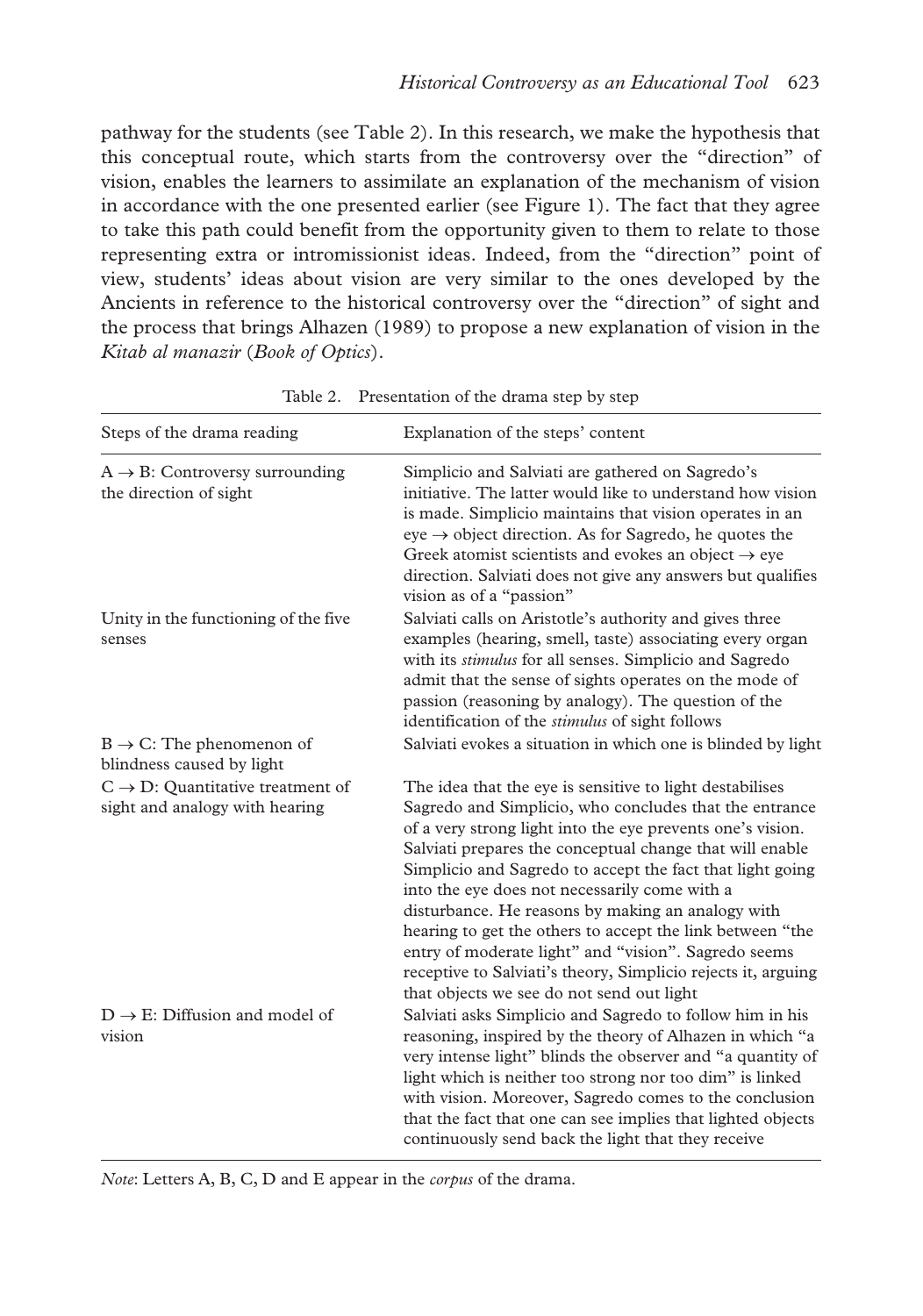The "Dialogue on the Way that Vision Operates" (author) is a conversation between three characters discussing explanations of sight. The characters are named the same as the characters from the *Dialogue Concerning the Two Chief World Systems* of Galileo (1967) and their role is quite identical. Our text is essentially an argumentative one.

Salviati is the knowledgeable one. Using a method mainly based on evocation, he orchestrates the debate. Salviati has a very precise idea of the intellectual path he wants the others to take. Each question he asks, each thinking experiment he suggests, leads them to a new step in the reasoning. Simplicio is fiercely attached to extramissionist ideas, he is the one whose ideas need to evolve; he is here to cause trouble to Salviati. As for Sagredo, he does not have a clear-cut opinion, he seems open to Salviati's ideas and, at the same time, he listens to Simplicio's arguments. He plays the part of a curious character who seeks to understand the one who has theories he is not familiar with while putting his own knowledge to the test. Sagredo's function is to support Salviati's speech and restrain Simplicio's aggressiveness. His interventions and questions support Salviati, they allow the debate to move forward.

Our drama aims at supporting a step by step learning process (Table 2). Starting from a supposed debate between students, first, we wish to encourage the emergence of a consensus about the "direction" of vision; in other words, lead the majority to accept the object  $\rightarrow$  eye direction. Concerning this point, we see as essential the idea of unity of functioning of the five senses presented by Aristotle. In the *De Anima,* he places vision within the larger context of the operation of the soul and writes: "Sensations are meant to be moved, to suffer […] every sense is driven by its own sensitive organ" (Aristotle, 2000, 439a).

Supposing that most students are convinced by Aristotle's words and accept an intromissionist functioning modality, we then have to bring them to identify the agent responsible for vision. This next step is actually very complex. First it requires that students carry out a conceptual change since they have to build a conceptual object the nature of which may clash with the one that is generally given. Second, we need to clarify the paradox mentioned earlier: for the students, the fact that light penetrates the eye dazzles the observer. As we mentioned earlier, the issue of light blinding the observer leads Alhazen to declare that "vision will occur only as a result of something coming from the visible object to the eye […]. What comes from the object to the eye is nothing but the form of the light and colour" (1989, book 1, chapter 6, p. 78)—this marked the beginning of optics, "the science of light". According to Alhazen, if a strong light disturbs the eye and hurts it, it is because it is a property of sight to be affected by light. And to come to the conclusion that light is the stimulus of the sense of sight, he thinks of light not *only* as a conceptual entity, but *also* in terms of the quantity that the objects (luminous by nature or by diffusion) send out to the eye:

The effect produced by the light in the eye is of nature of pain. But while some pains are such that they disturb the organ suffering the pain and perturb the soul, others, being mild, are bearable and neither disturb the organ suffering the pain nor perturb the soul.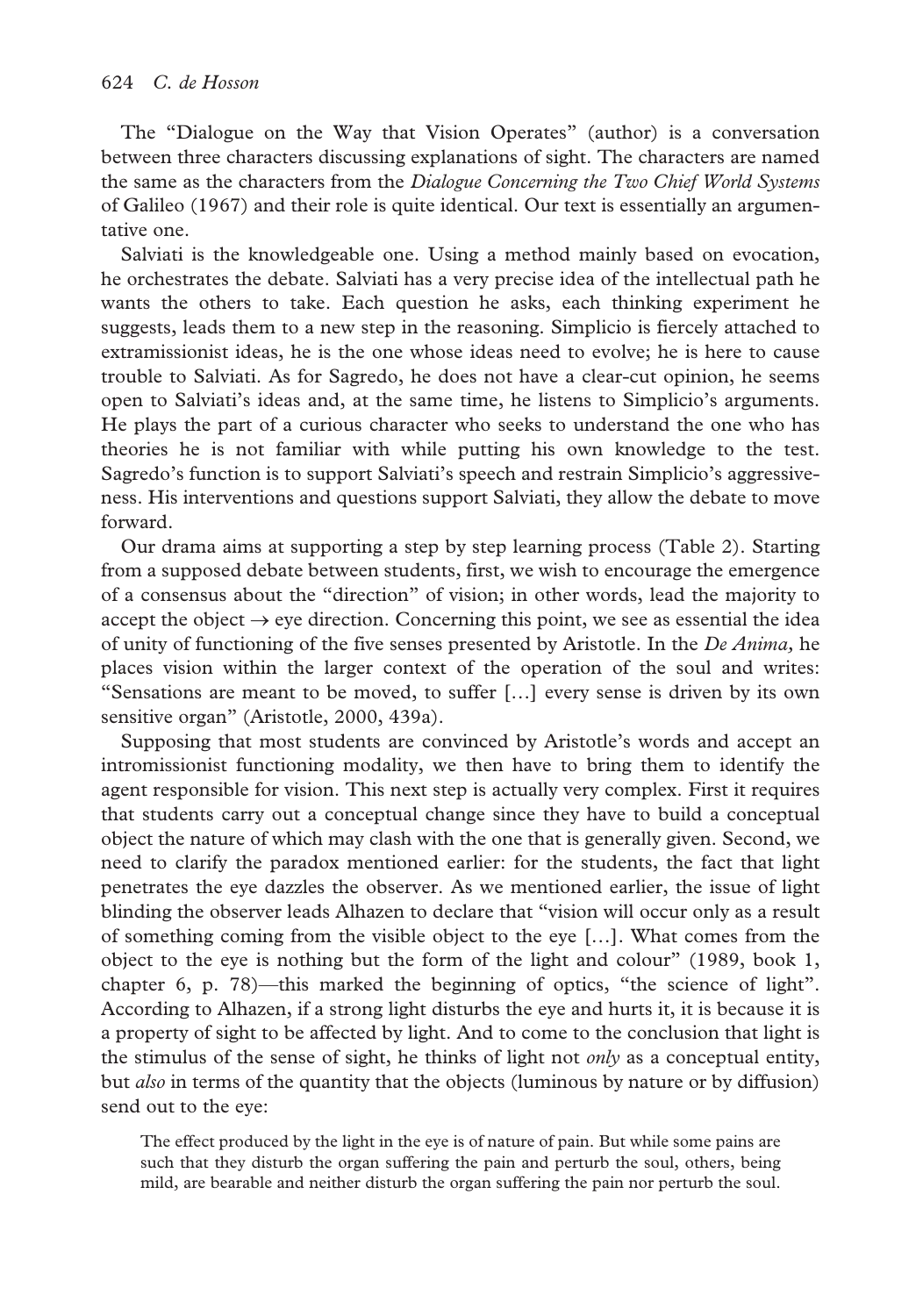Pains of this description are not felt and their subject does not judge them as pains on account of their mildness. The proof that the effect of light in the eye is of nature of pain is that strong light disturbs the eye and hurts it. Now the effects of light in the eye are all the same kind and they vary only by more or less. But owing to the mild effect on the eye of weak and moderate lights they are not felt as pain. (Alhazen, 1989, book 1, chapter 6, p. 84).

So, for Alhazen, the eye feels the lighting and this sensation depends on the quantity of light that penetrates the eye. The eye sees the object when there is neither too much nor too little light coming from the object. Therefore, it is with a quantitative treatment that Alhazen manages to define light as the stimulus of sight. And it is the same treatment that we offer our students: to reason in terms of "quantity" of light, and no longer in terms of "light" only.

Our dialogue meets the requirements of an "educational reconstruction" that closely links analysis of science, content's structure, analysis of the educational significance of that content, research on teaching and learning processes, and development of pilot instruction (Duit, 2000). It fits with the students' reasoning about vision, it takes into account epistemological and historical considerations, and it favours students' interaction. Finally, each stage of the reflection is based on the elements that we think are key ideas of the understanding of the optical mechanism of vision; that is:

- The five senses work with the same principle: a specific organ is sensitive to a *stimulus* coming from outside.
- A light that is too strong "hurts the eyes".
- Ordinarily lighted objects send out the light that they receive.
- The light sent out by normally lighted objects penetrates the eye of the observer.

# **A Teaching–Learning Sequence based on the Dialogue**

We shall now focus on the way students who have never been taught optics responded to our teaching–learning sequence. We hoped to show that its use can constitute a means of efficiently assisting the learning of the optical mechanism of vision. Our intention was to offer the students a learning situation based on the drama and to follow their cognitive process step by step.

# *Methodological Approach*

Our sequence relies on the pedagogical model for incorporating HPS described and implemented by Monk and Osborne:

The elicitation of a prediction is a key feature of this model. […]. For our model, the phenomena that are presented to students in the first place must have been the subject of some historical theorizing by earlier scientists that can be set alongside the students' own ideas. (1997, p. 414)

Whereas the Monk and Osborne teaching process is divided into six phases, in our own teaching–learning sequence Phases 3–5 are gathered together as no empirical tests are proposed here (Table 3).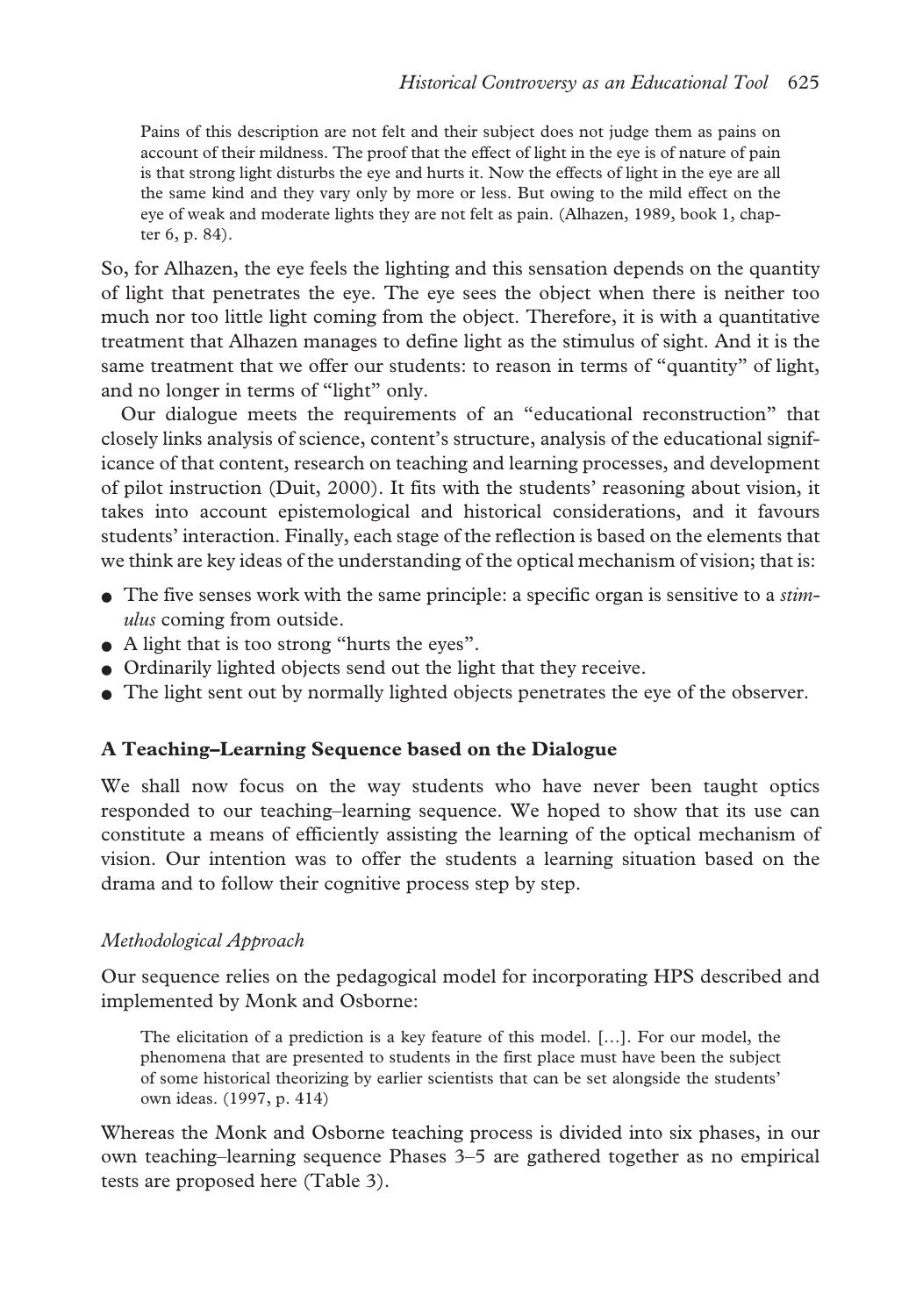#### 626 *C. de Hosson*

|         | reaching process for incorporating Firs in science education |                                                                                               |
|---------|--------------------------------------------------------------|-----------------------------------------------------------------------------------------------|
|         | Monk and Osborne's teaching process                          | Our teaching-learning sequence                                                                |
| Phase 1 | Presentation of phenomenon                                   | Presentation of phenomenon                                                                    |
| Phase 2 | Elicitation of children's ideas                              | Elicitation of children's ideas                                                               |
| Phase 3 | Historical study                                             | Historical study based on the use of a drama<br>that includes an historical conceptual change |
| Phase 4 | Devising test                                                |                                                                                               |
| Phase 5 | The scientific idea and empirical tests                      |                                                                                               |
| Phase 6 | Review and evaluation                                        | Review and evaluation                                                                         |

Table 3. Presentation of our own teaching–learning sequence in regard to the Monk and Osborne teaching process for incorporating HPS in science education

The six phases should last 1 h. Concerning our investigation method, it leans on the teaching–learning sequences research has recently developed and detailed in a special issue of *International Journal of Science Education*:

A teaching learning sequence is both an interventional research activity and a product, like a traditional curriculum unit package, which includes well-searched teachinglearning activities empirically adapted to the students' reasoning. At times, teaching guidelines covering expected student reactions are also included. (Méheut & Psillos, 2004, p. 516)

More specifically, our purpose was to empirically validate local hypotheses concerning the learning process and the teaching effect. This is the reason why our teaching– learning material (the drama) was developed in parallel with an appropriated *scenario* that includes a planned teaching. This *scenario* predicts and theoretically justifies in detail the teaching–learning process as it is expected (see Table 4). As the one described by Lijnse and Klaassen, it relates the interaction of teaching and learning activities:

We may consider the *scenario* to be a hypothetical domain-specific didactical theory that can be tested and revised […]. In the try out of the teaching sequence, the *scenario* functions as a detailed research instrument that guides our observations and interpretations of the teaching–learning process. (2004, p. 540)

We chose to experiment our teaching tool during interviews conducted with six pairs of students aged 12–13 in order to study the teaching and learning process in communities of learners. The way the interviews are conducted is presented as a planned teaching based on a supervised reading of the drama (our *scenario*). It relies on the progression presented in Tables 3 and 4. For each and every one of our questions or interventions, we indicate the probable reactions or the supposed effects. We also give some elements of the supposed cognitive process underlying. These predicted associations (question/reaction/cognitive process underlying) constitute the assumptions that we wish to put to the test of experimentation.

From that perspective, the research we present is close to a "teaching experiment", which has proven to be a valuable research method to investigate teaching and learning processes (Duit, 2000; Duit, Roth, Komorek, & Wilbers, 1998). Here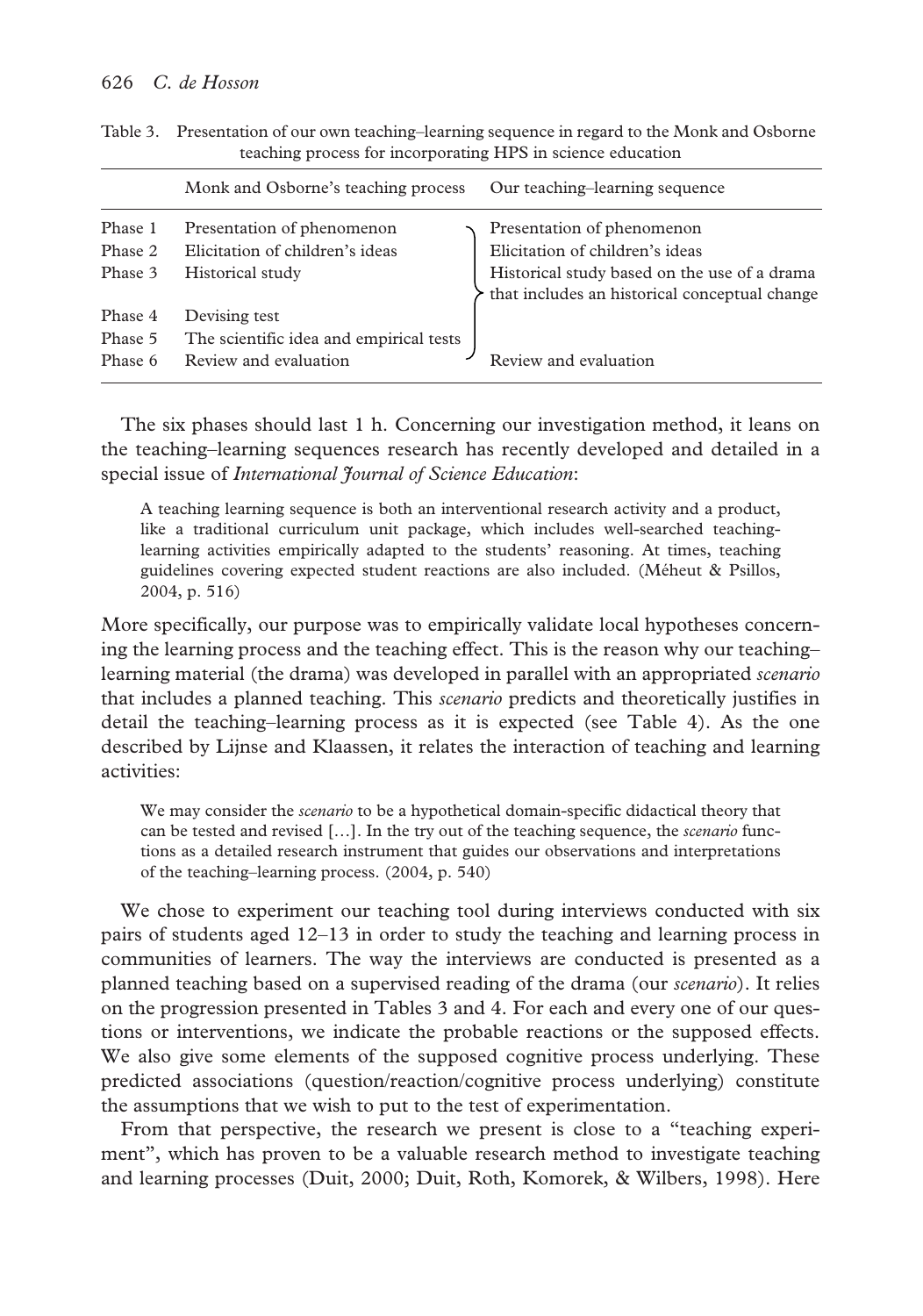|                                                                         | Table 4.                                                                                                                                             | Scenario of the teaching-learning sequences based on the supervised reading of the Dialogue                                                                                              |                                                                                    |
|-------------------------------------------------------------------------|------------------------------------------------------------------------------------------------------------------------------------------------------|------------------------------------------------------------------------------------------------------------------------------------------------------------------------------------------|------------------------------------------------------------------------------------|
| Local stages                                                            | Planned teaching                                                                                                                                     | Supposed children reactions                                                                                                                                                              | Cognitive process                                                                  |
| children ideas (Phase 2)<br>Stage 1: Elicitation of                     | "Would you explain by writing or drawing<br>how do we see the surrounding objects?"                                                                  | The children draw and write                                                                                                                                                              | Awareness of spontaneous<br>ideas about vision                                     |
|                                                                         |                                                                                                                                                      | They disagree on the direction of vision                                                                                                                                                 | Socio-cognitive conflict                                                           |
| functioning of the five<br>Stage 2: Unity in the<br>senses (Phase 3)    | drama from A to B. What do you think<br>about Simplicio and Sagredo's ideas?"<br>"Please now read the beginning of the                               | The children relate to one of the characters of<br>the drama                                                                                                                             | Identification                                                                     |
|                                                                         | asserts that all senses operate the same<br>"Do you agree with Salviati when he<br>way? Why?"                                                        | wonder about the nature of what penetrates<br>sensation is explained by the action of an<br>external agent on a specific organ. They<br>The children accept the idea that the<br>the eye | Analogy reasoning                                                                  |
| phenomenon of<br>Stage 3: The<br>blindness                              | ad the drama from B to C and answer<br>to the question asked by Salviati"<br>"Rea                                                                    | The children admit that light has an effect on<br>the eye                                                                                                                                | Empirical reasoning that<br>associates blindness with<br>light (not to much light) |
| Stage 4: Diffusion and<br>quantitative treatment                        | Teacher interrupts the reading of the text<br>to discuss the subject of light being sent                                                             | For the children, the light stays on the object<br>when it is not strong enough to bounce.                                                                                               | Awareness of spontaneous<br>ideas about diffusion                                  |
| of light (out of reading)                                               | by normally lighted objects: "Do you<br>think you could be dazzled by an object?<br>Does an object continuously sent out<br>light?"<br>$\frac{1}{2}$ | threshold fit the case in which their are not<br>There is a threshold under which a lighted<br>object does not send light anymore. This<br>blinded by the object                         | discontinuous reasoning<br>empirically justified                                   |
| treatment of sight and<br>Stage 5: Quantitative<br>analogy with hearing | think vision and hearing operate the same<br>"Please now read from C to D. Do you<br>way?"                                                           | The children agree with the analogy with the<br>sense of hearing                                                                                                                         | Analogy reasoning for<br>treating light in a<br>quantitative way                   |
|                                                                         |                                                                                                                                                      | light operate the same way : even if we feel no<br>Some of them should realise that sound and<br>pain, sound can enter into the ear                                                      | Cognitive conflict                                                                 |
|                                                                         |                                                                                                                                                      | Some of them should change their mind and<br>explain that the eye may receive light even if<br>no sensation is felt                                                                      | Conceptual change                                                                  |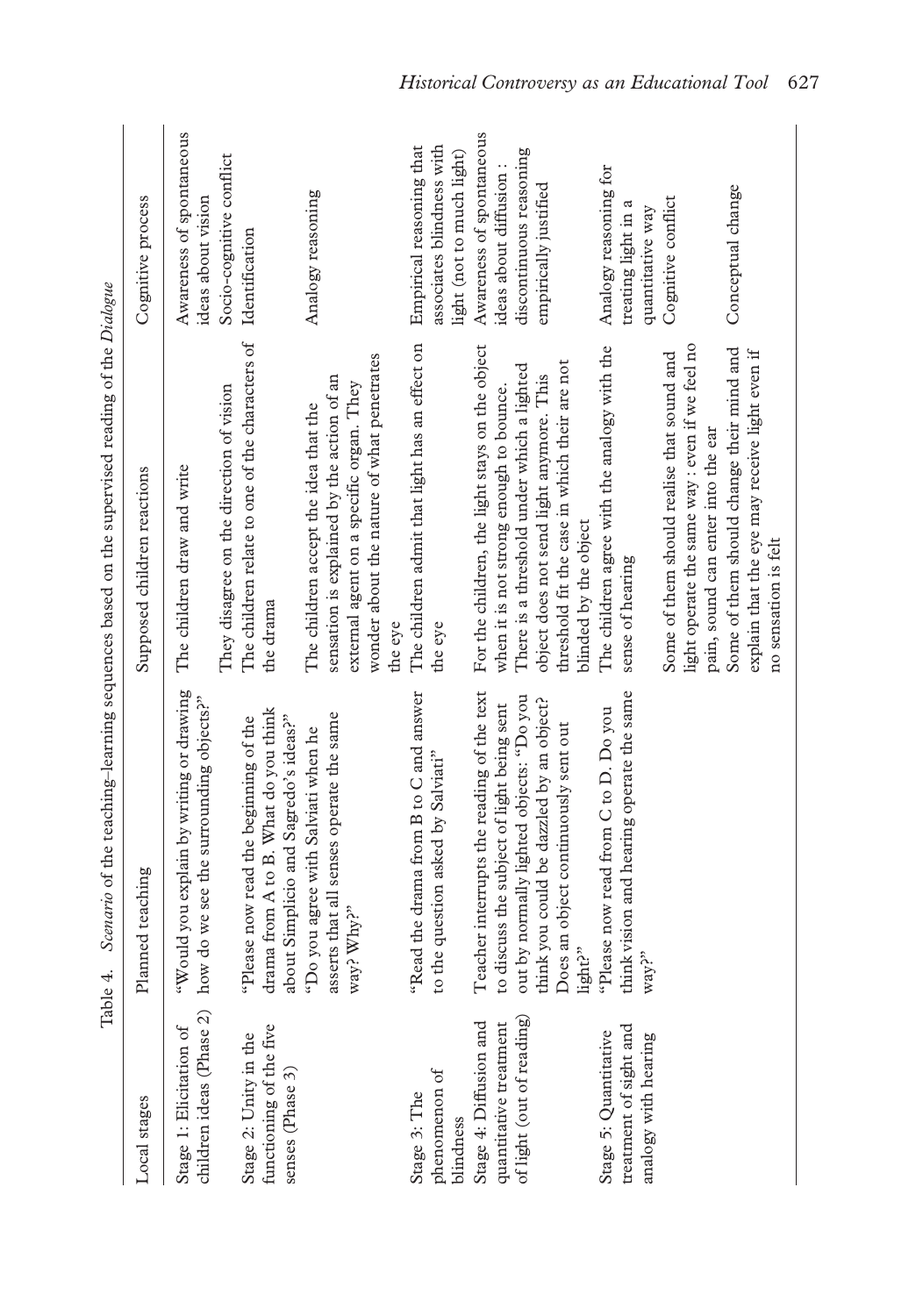|                      | Cognitive process           | continuous reasoning<br>conceptual change<br>rationally justified<br>Awareness of the                                                                                                                                                                                                      |
|----------------------|-----------------------------|--------------------------------------------------------------------------------------------------------------------------------------------------------------------------------------------------------------------------------------------------------------------------------------------|
| Table 4. (Continued) | Supposed children reactions | The children should admit that an object that Conceptual change:<br>is lighted sends out part of the light that it<br>At the same time they may realise that the<br>light sent out from the lighted object goes<br>into the eyes and that is what makes this<br>object visible<br>receives |
|                      | Planned teaching            | "Please now read from D to E. What do<br>you think about the way vision operates?<br>Compare with your first answer"                                                                                                                                                                       |
|                      | Local stages                | Itage 6: Diffusion and<br>nodel of vision                                                                                                                                                                                                                                                  |

Note: This table relies on the progression presented in Table 3 but only Phases 2-5 of this progression are detailed. *Note*: This table relies on the progression presented in Table 3 but only Phases 2–5 of this progression are detailed.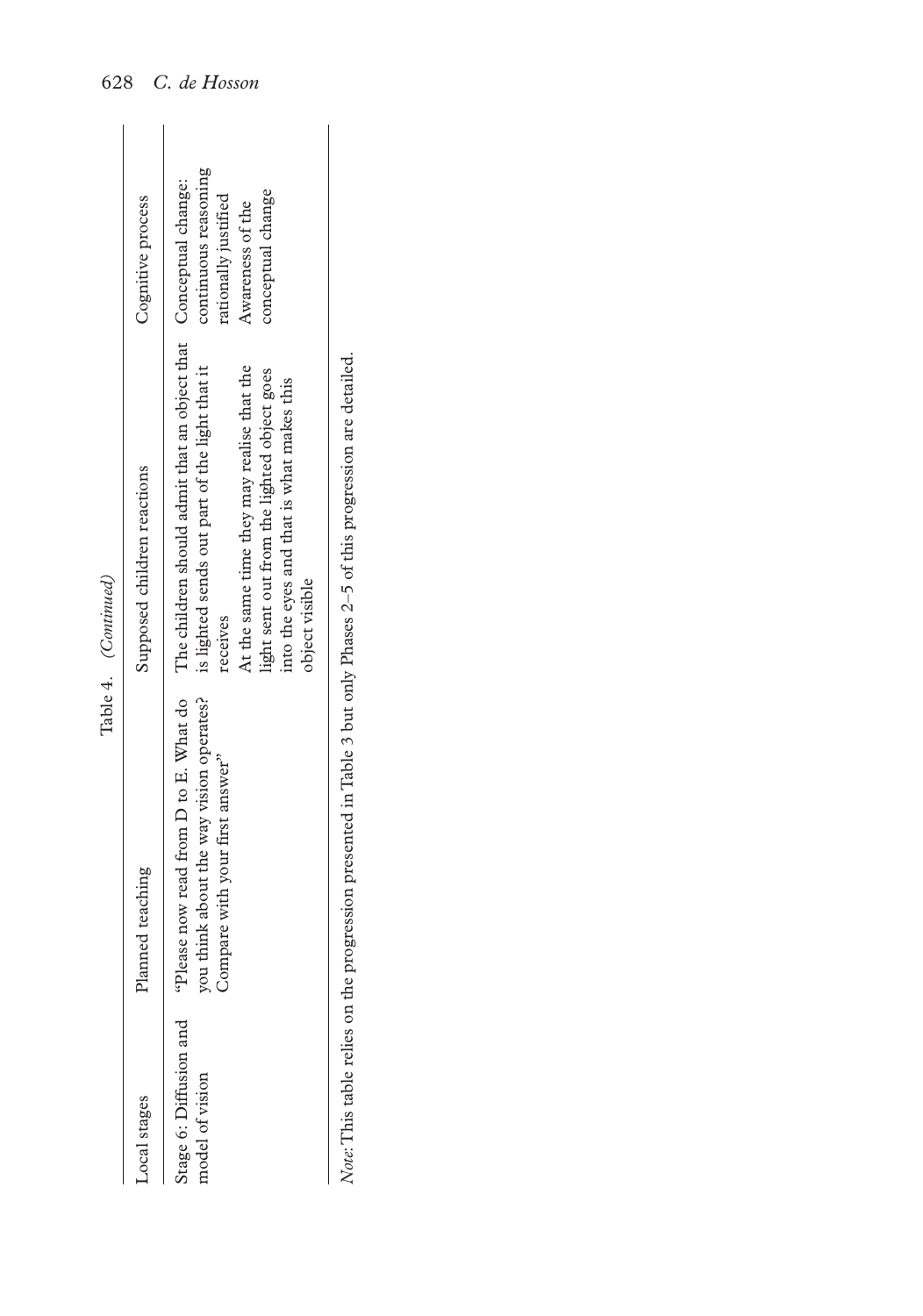we play the part of both the interviewer (who tries to understand students' views and reactions and to control teaching effect) and a teacher (who tries to make the learners build a new explanation of vision). This method appears to be well suited for the first steps of designing teaching and learning sequences that can later serve as a basis for teaching in real classroom situations. In that case, the planned teaching presented Table 4 should be considered as a guideline and thus be used by any science teacher.

### *A Place for Argumentation*

Following the presentation of a problematic phenomenon (stage 1: "how do we see the surrounding objects?") we think that plural viewpoints will emerge. Hence, this stage provides opportunities for students to be actively involved in a dialogic activity where a process of argumentation can be enhanced. In such manner, and mostly in a classroom context, knowledge can be co-constructed by the group:

The group interaction enables the emergence of an understanding whose whole is more than the sum of the individual contribution. (Newton, Driver, & Osborne, 1999, p. 554)

From the 1990s onwards, there has been a considerable amount of research devoted to the role of argumentation in science teaching and learning. Investigators point to the view that argumentation has a role not only in developing a better understanding of the epistemic basis of science, but also in achieving a better conceptual understanding of science itself (Grace & Ratcliff, 2002; Newton et al., 1999; Osborne, 2005). Moreover, discourse-based activities generate great satisfaction for the students engaged in communication process while learning science (Nolen, 2003). Recent approaches explored the knowledge construction by students dealing with argumentative operation (Jimenez, Reigosa Castro, & Diaz de Bustamante, 2003). In doing so, they gave typical features of the arguments and justifications offered by the learners to their peers while involved in problem-solving, and proposed a framework for the quality of argument (Osborne, Erduran, Simon, & Monk, 2001; Osborne, 2005).

In the field of optics education, Erduran, Osborne, and Simon developed materials that could be used for supporting argumentation in the classroom. Presenting competitive theories of vision to students 12–13 years old (light travels from the eye onto object versus light reflects off objects into our eye), the authors analyse students discussions and abilities to use provided pieces of evidence in order to decide whether the evidence presented support the competitive theories. More specifically, they examine the explicit oppositions in children discourse and establish a five-level analytical framework for assessing the quality of argumentation. This enhances that most arguments belong to a level (Level 2) where argumentation consists of claims with either data, warrants or backings but does not contain any rebuttals (Erduran, Osborne, & Simon, 2005).

However, introducing argumentation into the classroom requires that science teachers be convinced that argumentation is an essential component for the learning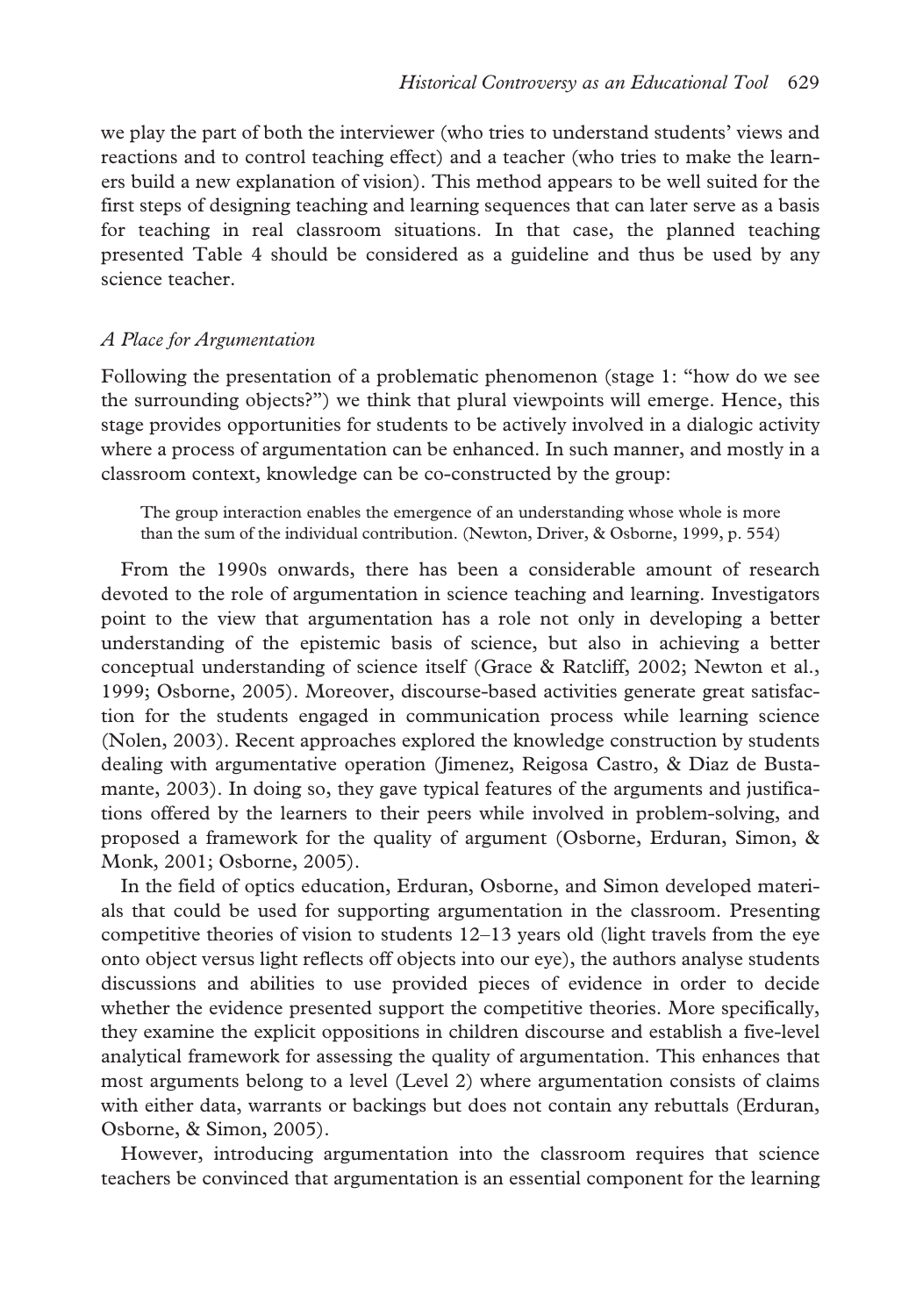science. In addition, teachers must be offered practical pedagogical tool to implement argumentation in the classroom (Mortimer  $\&$  Scott, 2003). From that perspective, our teaching–learning sequence can be considered as a guidance for supporting argumentation in the field of optics. Beginning with a question dealing with theory of vision, it opens the way for a discussion in the classroom based on an opposition in students discourse.

Following this sequence and the conceptual change underlying it, we hope that the students adopt a cognitive process in which their reasoning is no more referring to the principle of "all or nothing" ("light penetrates the eye", "I'm blinded; light doesn't come into the eye anymore", "I can see"), but it becomes a more complex reasoning expressed in terms of "too much", "enough", or "not enough" light: so one has to associate the feeling of blindness with "too much" light, vision with "enough", and the absence of vision with "not enough" light coming into the eye of observer.

# **Interview Analysis**

All interviews were tape-recorded and transcribed for analysis. Each one of them was planned to last 1 h. The transcriptions allows us to compare learners' reactions with the ones we anticipated (Table 5). Doing so, we hope to bring out the elements that will allow us to assess the educational impact of this teaching-learning situation.

# *Stage 1: Controversy over the "direction" of vision*

Five students (out of 12 questioned) explain vision with the sending of "something" from the eye designated with the terms "vision", "look", or a "radar". Three students say that the eye receives an "image" or a "thing" from the object. Light is spontaneously evoked only by one student. The latter has quite a satisfying interpretation of vision: "vision is the light which comes in the eyes". His explanation is nonetheless dismissed by a classmate; according to her, if light penetrates the eyes, one is blinded by it. Etienne and Julie (Binomial 5) do not argue over the direction of sight (they both consider it to be the object  $\rightarrow$  eye direction), but over the nature of the entity that goes from the object to penetrate the eye. For Etienne it is light, but for Julie it is an image. In three binomials (out of the six interviewed for our research) the students express contradictory opinions.

# *Stage 2: Unity in the functioning of the five senses*

We ask them to read the beginning of the Dialogue, from "I have invited you here today …" to "… smells in our nose". Following this first reading sequence, some students stress the fact that they recognise their ideas (and their disagreement) in those evoked by the protagonists of the conversation.

Our goal here is to bring the pupils to accept the fact that the sense of sight operates on a same pattern as all the other senses: the sense organ is stimulated by an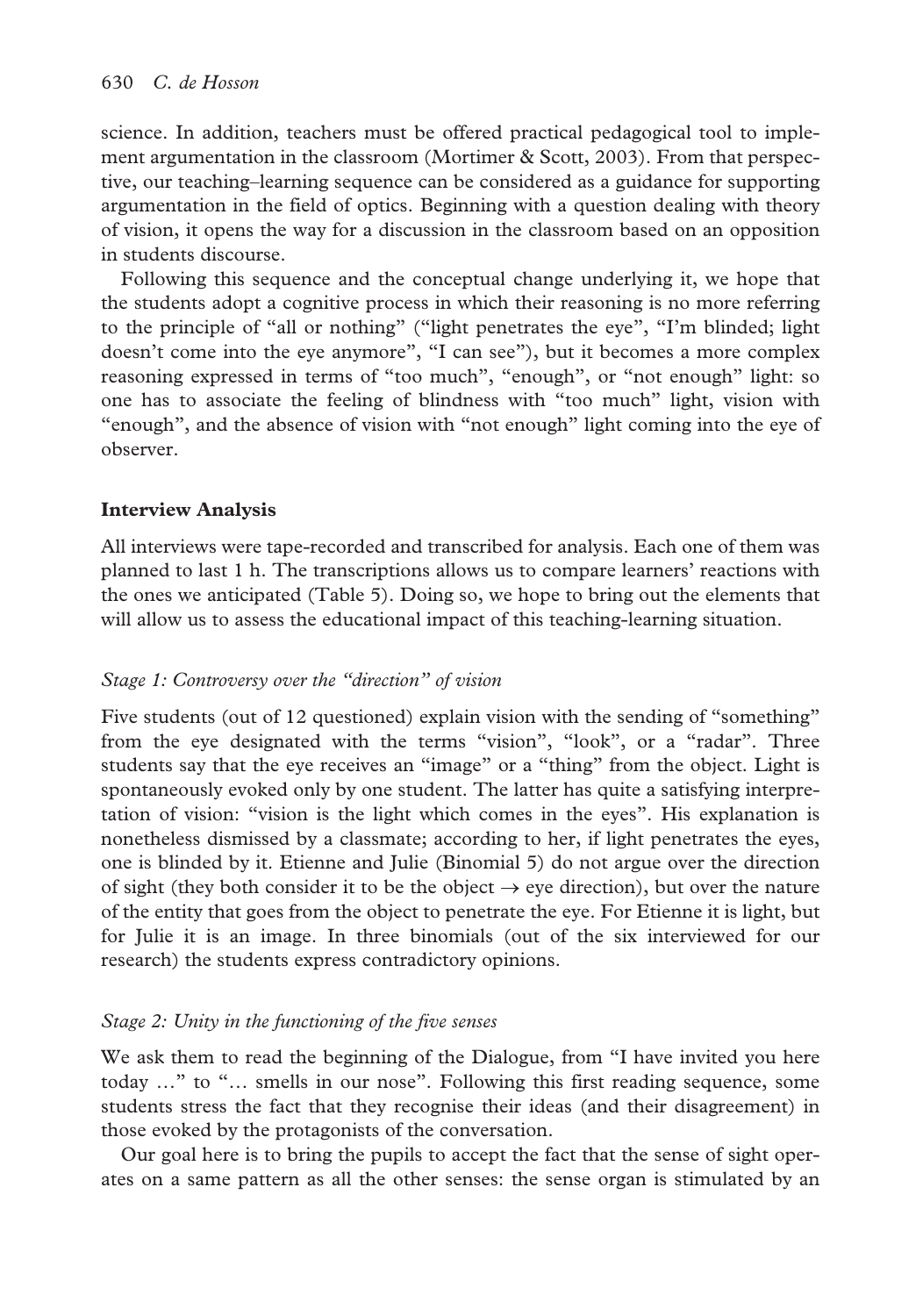|                                                                      | Student's reactions step by step<br>lable 5.                                                     |                                                                                                        |
|----------------------------------------------------------------------|--------------------------------------------------------------------------------------------------|--------------------------------------------------------------------------------------------------------|
| Local stage                                                          | The students' reactions ( $N = 12$ )                                                             | Effective cognitive process                                                                            |
| Stage 1: Controversy surrounding<br>the direction of sight           | Five students explain vision eye $\rightarrow$ object                                            | When it happens, debate leads to argumentation                                                         |
|                                                                      | Two students do not give any explanation<br>Five student explain vision object $\rightarrow$ eye |                                                                                                        |
|                                                                      | [Three binomials express contradictory ideas]                                                    |                                                                                                        |
|                                                                      | One student explains that light is the stimulus of sight]                                        |                                                                                                        |
| Stage 2: Unity in the functioning<br>of the five senses              | 11 students explain vision object $\rightarrow$ eye                                              | Identification proves to be efficient                                                                  |
|                                                                      | One student explains vision eye $\rightarrow$ object                                             | Analogy reasoning is an operational process                                                            |
|                                                                      | [Two students explain that light is the stimulus of sight]                                       |                                                                                                        |
| Stage 3: The phenomenon of                                           | 12 students (every one of them) explain vision in a                                              | Everyday life observation becomes an efficient                                                         |
| blindness caused by light                                            | object $\rightarrow$ eye direction                                                               | reasoning tool                                                                                         |
|                                                                      | [Two students explain that light is the stimulus of sight]                                       |                                                                                                        |
| Stage 4: Diffusion and                                               | Eight students explain that in the case of a normal                                              | When it happens, debate leads to argumentation.                                                        |
| quantitative treatment of light<br>(out of reading)                  | vision, the light "remains" on the objects                                                       |                                                                                                        |
|                                                                      | Four students explain that lighted objects                                                       |                                                                                                        |
|                                                                      | continuously send back the light they receive                                                    |                                                                                                        |
| Stage 5: Quantitative treatment of<br>light and analogy with hearing | a<br>12 students (every one of them) explain vision in<br>object $\rightarrow$ eye direction     | leads to a continuous reasoning (Stage 6, Table 4)<br>Analogy reasoning is an operational process that |
|                                                                      | [Nine students admit that the light is the stimulus of                                           |                                                                                                        |
|                                                                      | sight and that normally lighted objects send back the<br>light that they receive ]               |                                                                                                        |
| Stage 6: Diffusion and model of<br>vision                            | 12 students (every one of them) explain vision in a<br>object $\rightarrow$ eye direction        | Conceptual change seems to occur thanks to a<br>quantitative treatment of light                        |
|                                                                      | 12 students admit that light is the <i>stimulus</i> of sight                                     |                                                                                                        |
|                                                                      | back the light that they receive]                                                                |                                                                                                        |
|                                                                      | [Nine students admit that normally lighted objects send                                          |                                                                                                        |

Table 5. Student's reactions step by step ئى ń  $\frac{1}{2}$ J. ò  $\mathbf{u}$  $T_0 h$ le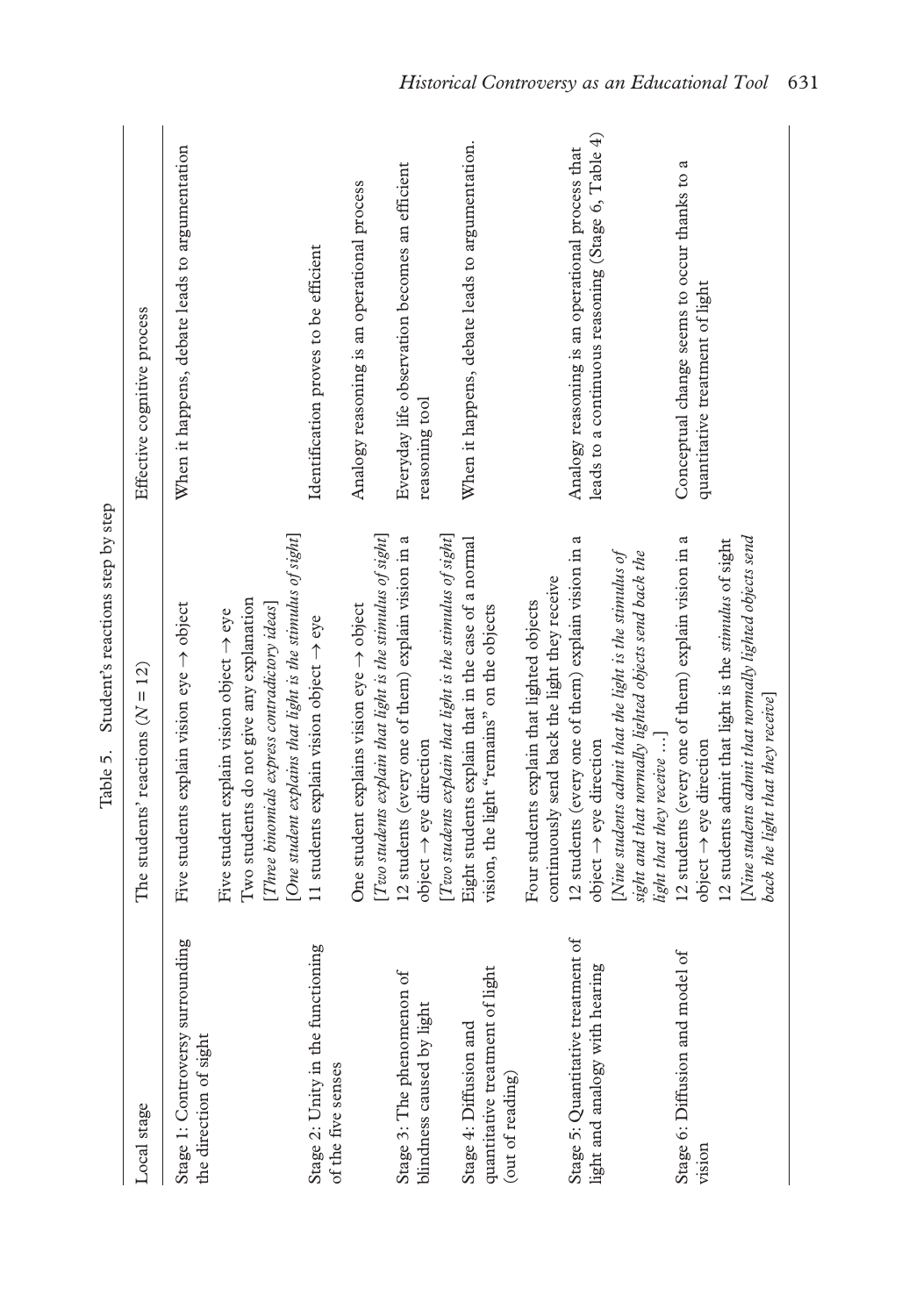external agent. We ask them if they agree with Salviati when he asserts that all senses operate in the same way. All the students acknowledge the logical aspect of the Aristotelian argumentation and the explicit comparison with the other senses turns out to be convincing. Among the five students who had first expressed the idea of an eye  $\rightarrow$  object direction, four admit that they might have made a mistake. This is the case of Océane (Binomial 3): "I think I might be wrong. It must probably work like sound. There's a thing that goes into the eye".

All the students having changed their minds about the direction of sight seem convinced with the validity of Salviati's reasoning, but find themselves faced with the difficulty of identifying the entity that penetrates the eye. So, for Florestan "it would be logical for all the senses to function the same way, but what's the thing that goes into the eye?" Annabelle (Binomial 1) asks a similar question: "I think something goes into the eye, but what? It must be something that we don't know about yet."

After the second stage of the interview, 11 students (out of 12) seem to be convinced that vision of an object is the result of an external agent's action on the eye, coming from this object. The beginning of the Dialogue confirmed the explanations of the students who had made the assumption that vision worked with the object  $\rightarrow$  eye direction, and it convinced almost everyone else of it. The analysis of this second stage of the interview allows us to think that the theory in which all senses operate in accordance with a modality based on "passion" leads the students to consider vision in the object  $\rightarrow$  eye direction. And even though the identification of the *stimulus* remains very difficult, it fascinates all of them.

### *Stage 3: The phenomenon of blindness caused by light*

The second phase of the interview ends with the question about the nature of the entity that comes from the object into the eye. We ask the students to read Salviati's line from "… we have the sensation of taste …" until "… for 10 seconds?", and to answer the question asked by Salviati. All the students answer that staring at the sun is unbearable and dangerous. Some associate the fact that we are blinded with the entry of sunlight in the eye. For Kevin (Binomial 6), it is impossible to stare at the sun because in that case "light comes into our eyes". On the other hand, in three binomials the reasons put forward explicitly take into account the excess of light that goes into the eye. Thomas (Binomial 3) speaks of a "surplus of light on the retina". These answers show the beginning of a quantitative reasoning.

### *Stage 4: Does the light "stay" on the normally lighted object?*

We then asked them if they think they can be blinded by an object and to describe what happens in this case. We intended to check out the subjective existence of a threshold from which light would "stay "on the object that is observed. This would mean that diffusion is not perceived as a phenomenon associated with lighting. To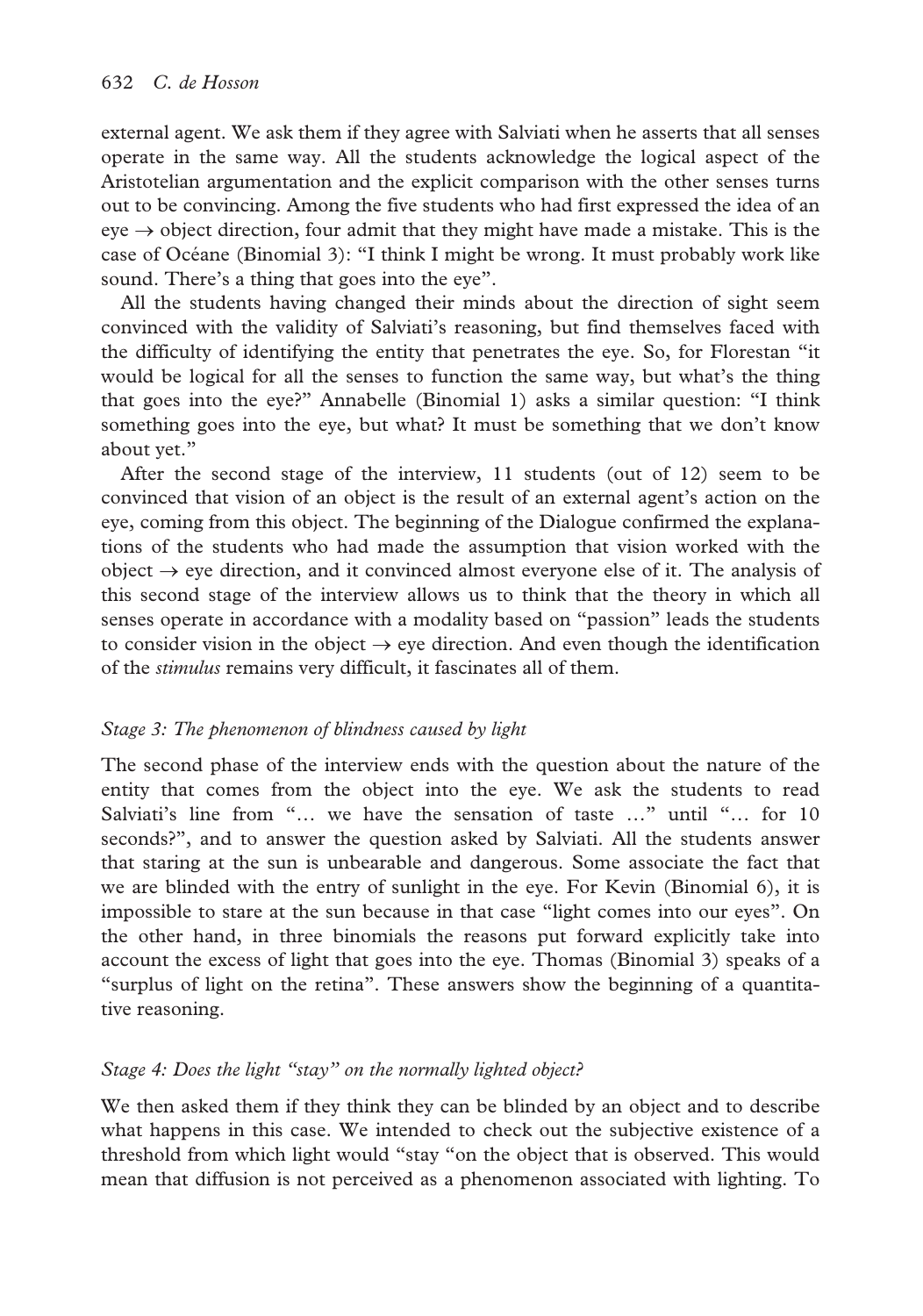the question "Do you think you could be dazzled by an object?" most of the students reply that it is possible, provided that the object is either a mirror or very strongly lit. According to Alexis, we are blinded because the light "bounces" on the objects and hurts the eyes. This is also Camille's opinion; according to her, "the light comes on the objects, rebounds and attacks the eye". As we expected, the majority of the students link the entry of light in the eye with the sensation of dazzle. They realise that objects send out light when they are blinded by these objects. In that case the light is so "strong" that it rebounds on the objects. In other words, for some students there is a point from which light is not sent out by objects and this point is determined by sensorial perception only (the fact that they are not blinded anymore). Eight students (out of 12 interviewed) say that the moment when the blindness stops coincides with the moment that the light "stays" on the object. Kevin and Florestan (Binomial 6) are among this group of students:

| Teacher:   | Do you think we can be blinded by something else than the sun/by an                |
|------------|------------------------------------------------------------------------------------|
|            | object for instance? Could you be blinded by this pen here?                        |
| Florestan: | If the light is very strong it can be reflected $//$ It's reflected on the pen and |
|            | it goes in the eyes and we are blinded                                             |
| Teacher:   | And when do we stop being blinded?                                                 |
| Florestan: | When the light is not reflected anymore.                                           |
| Kevin:     | It stays on the objects.                                                           |

For these students, the moment when the blindness stops coincides with the one when the light does not go into the eyes anymore. And that moment coincides with the one when objects do not send out light anymore. Four students support the opposite opinion. For them, objects continuously send out the light that they receive and we just do not realise it. So, for Charles (Binomial 2), "The light always moves back but we don't realise that, it's as if it didn't move back; it's very weak". At that moment in the interview, we could not really know whether Charles made the connection between vision and the entry of light in the eye.

After this fourth phase, two students (Etienne and Thomas) give an interpretation of vision that meets our expectations. Two other students (Camille and Charles) say that lighted objects send back the light they receive without linking this phenomenon to a sensation of disturbance or blindness, but we do not know whether these students associate the fact that we see objects with the light that these objects send out into the eye of the observer. The other eight (i.e., the great majority) admit that objects send out light only when the light is strong enough to "rebound". In that case it penetrates the eye of the observer, who is therefore blinded by it. So for these students, the entry of light in the eye is a restrictive factor for the sense of sight.

### *Stage 5: Quantitative treatment of light and analogy with hearing*

We invite the students to move on with the reading of the text from "what a strange idea!" up until "… allows us to hear". We wish to measure the effects of an analogy with the mechanism of hearing. The second phase of the interview enabled us to see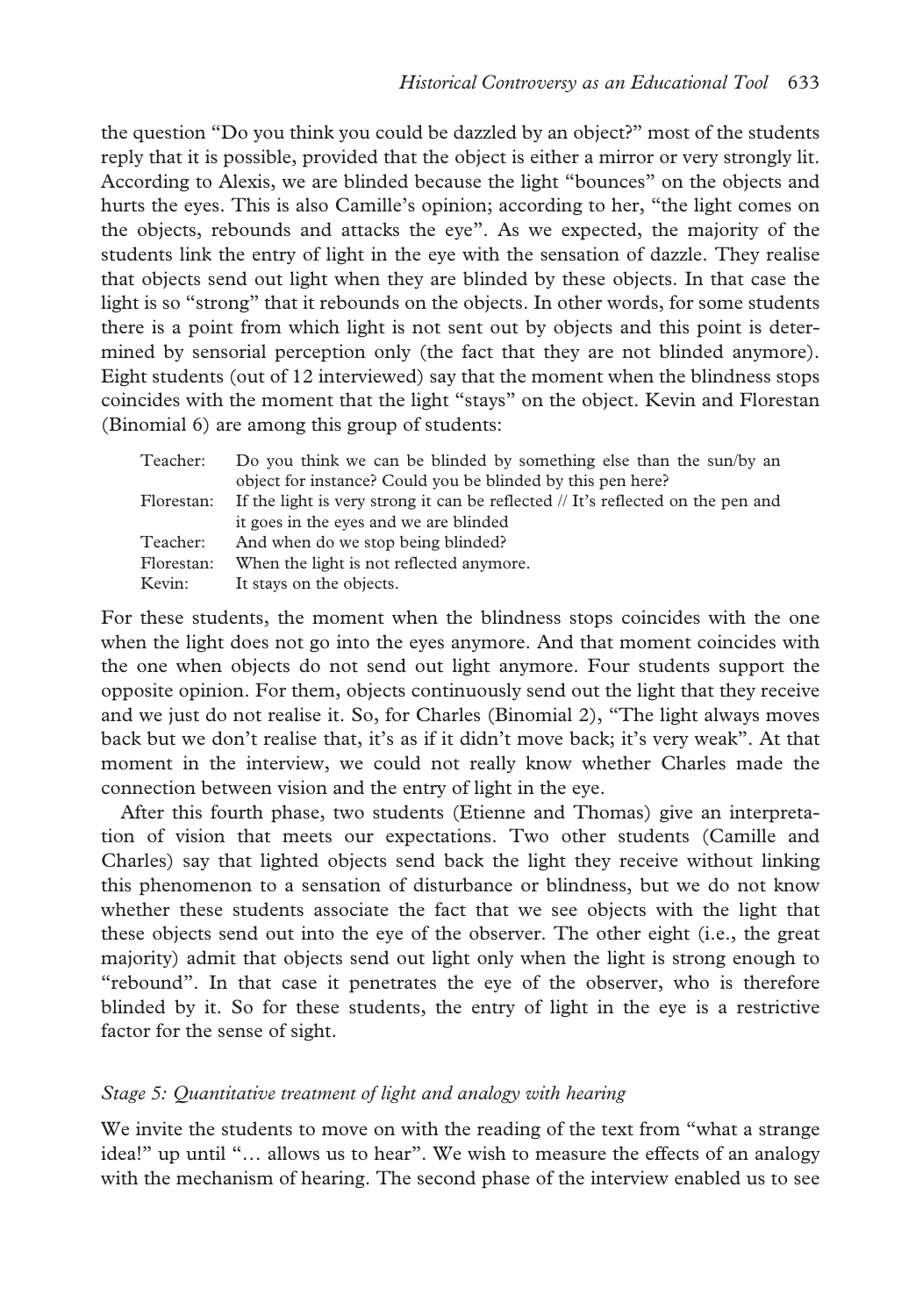# 634 *C. de Hosson*

that students seemed to have difficulties with the parallel between the senses of sight and hearing. Some of them stressed the fact that it was hard for them to find an equivalent of sound for the sense of sight. In this new phase of the interview, Kevin and Florestan (Binomial 6) seem sensitive to the analogy proposed by Salviati even if they have some doubts about it:

| Kevin:     | Well it seems, it seems what we said before is not right.                                          |
|------------|----------------------------------------------------------------------------------------------------|
| Teacher:   | What do you mean?                                                                                  |
| Kevin:     | Well, objects always send out light, and that's what makes it possible to see<br>them.             |
| Teacher:   | And so we're not dazzled?                                                                          |
| Florestan: | No, it's a question of quantity $\theta$ quantity                                                  |
| Teacher:   | Explain that to me.                                                                                |
| Florestan: | Well, vision // vision is when light goes in the eyes, but not too much. It's<br>the happy medium. |
| Kevin:     | But, you know, what's weird is that we don't realise it, whereas we can                            |
|            | hear sounds. But we can't see light.                                                               |

The analogy with the sense of hearing brings Kevin and Florestan to propose a correct explanation of the mechanism of vision in which light is considered in a quantitative manner: "It's a question of quantity", Florestan states. For the two students, it seems that the entry of light into the eye is no longer considered as the cause of a disturbance but as the cause of vision. Kevin reconsiders his previous assertion—"objects do not send light"—to eventually say that "objects always send light" and "that's what enables us to see". He realises that this "weird" interpretation requires a certain effort of imagination: "we don't realise it", as sound is not comparable with light—"we can hear sound, but we don't see light". The *light* that is referred to here is neither the primary source nor the bright, lighted area; that is to say, the "light that can be seen". In turn, Kevin affirms that *light* is an invisible entity. After this reading sequence, Kevin, Florestan, and Charles develop a new conception of light and vision, clashing with their initial representations. It is the same for Alexis (Binomial 4):

It's not the same as what we said before. In fact, it always penetrates the eyes when we see things. It's just that there is less of it. And so, we don't feel it.

Again, the analogy with the sense of hearing lead Pierre and Alexis to treat light in a quantitative way in order to build a model of vision that would be rationally acceptable. It is an identical reasoning that enables Océane (Binomial 3) to agree with her classmate.

Well, he's right, we can't feel the light but it still penetrates the eye. It's just that there mustn't be too much light if we want to see. It's a question of quantity.

Following this fifth stage of the interview, nine students (out of the 12 affected by our experimentation) acknowledge the fact that light is the *stimulus* of the sense of sight. The analogy with the sense of hearing seems to bring them to think of light in a quantitative way. Diffusion of light therefore becomes a phenomenon associated with lighting and not a consequence of the great quantity of light that hits the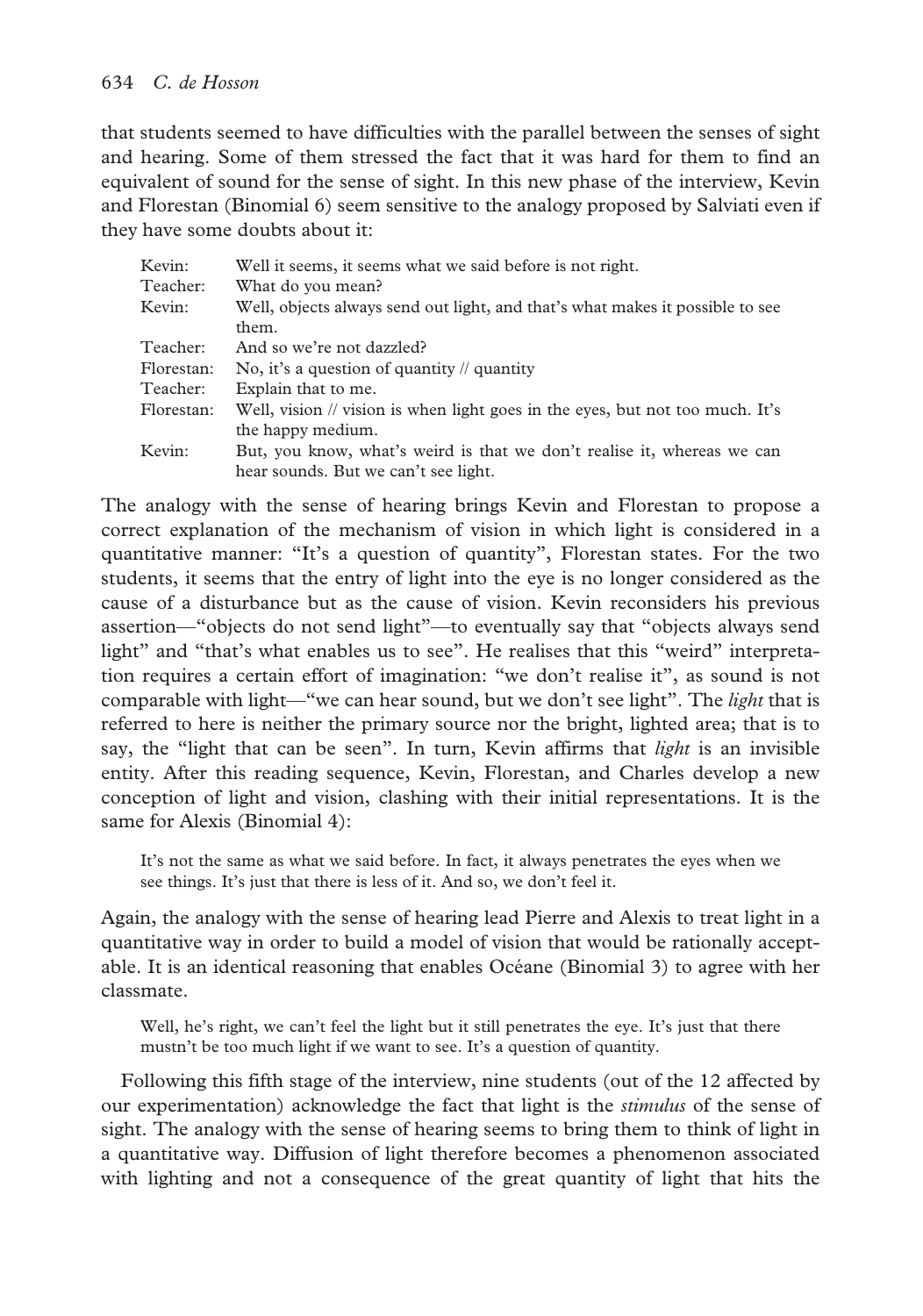object. The majority of the students question the idea of a point under which light would not be sent out by the objects and blind the observer. This blindness and the penetration of the eye by light become facts, the association of which is no longer exclusive.

### *Stage 6: Diffusion and model of vision*

The interviews continue with a last reading phase. We ask the students to read the text until the end (from "if I have understood …" up to "… I find your theory very convincing"). We then ask them what they think of Salviati's reasoning. All the students who, prior to that reading phase, had explained vision the right way see their opinions confirmed by Salviati's words, and that fills them with enthusiasm. As the reading comes to an end, all the students seem to admit that seeing an object requires that the object sends out light into the eyes of the observer. This sixth stage may appear to be more direct than the ones before as the model of vision is presented by Salviati in the text. However, it is important to us to remember that the explanation of Salviati is actually a support for confirmation for 9 out of 12 students questioned. Moreover, we must point out the fact that it is not given immediately, but it is the end of a cognitive path that all the students have taken. It has enabled them to become involved in research processes, to formulate assumptions illustrated by a certain number of thinking experiments.

# **What did the Children Think about the Dialogue …?**

After each interview, we wanted to have the students' feedback on the proposed teaching sequence. Many of them spontaneously mention the historical dimension of the Dialogue and, according to them, there are a lot of benefits linked to this dimension. The history as we staged it in our text enables the pupils to have access to how people saw things in the past. That is what most of them seem to appreciate—like Julie (Binomial 5), "It's interesting to talk about people, what they did and what they thought before", or Kevin, "it's funny to see that we said the same thing they did". The interest in the theories of scientists of the past is also stressed by Océane (Binomial 3):

I enjoyed it. This is history of science and it's good because you can become aware of what people thought before. Moreover, what I said earlier [The eye sends a vision] was like the beginning of the text so I think it's reassuring to see that some people had the same idea.

The argumentation developed by Océane shows that the fact that students are given the opportunity to relate to the characters of the text has some positive effects. On the one hand, the fact that they can link their ideas to the ones of their elders seems to help the students make the significance of their mistake less alarming; and, on the other hand, it develops their answers when they are correct. This is the case for Etienne (Binomial 5)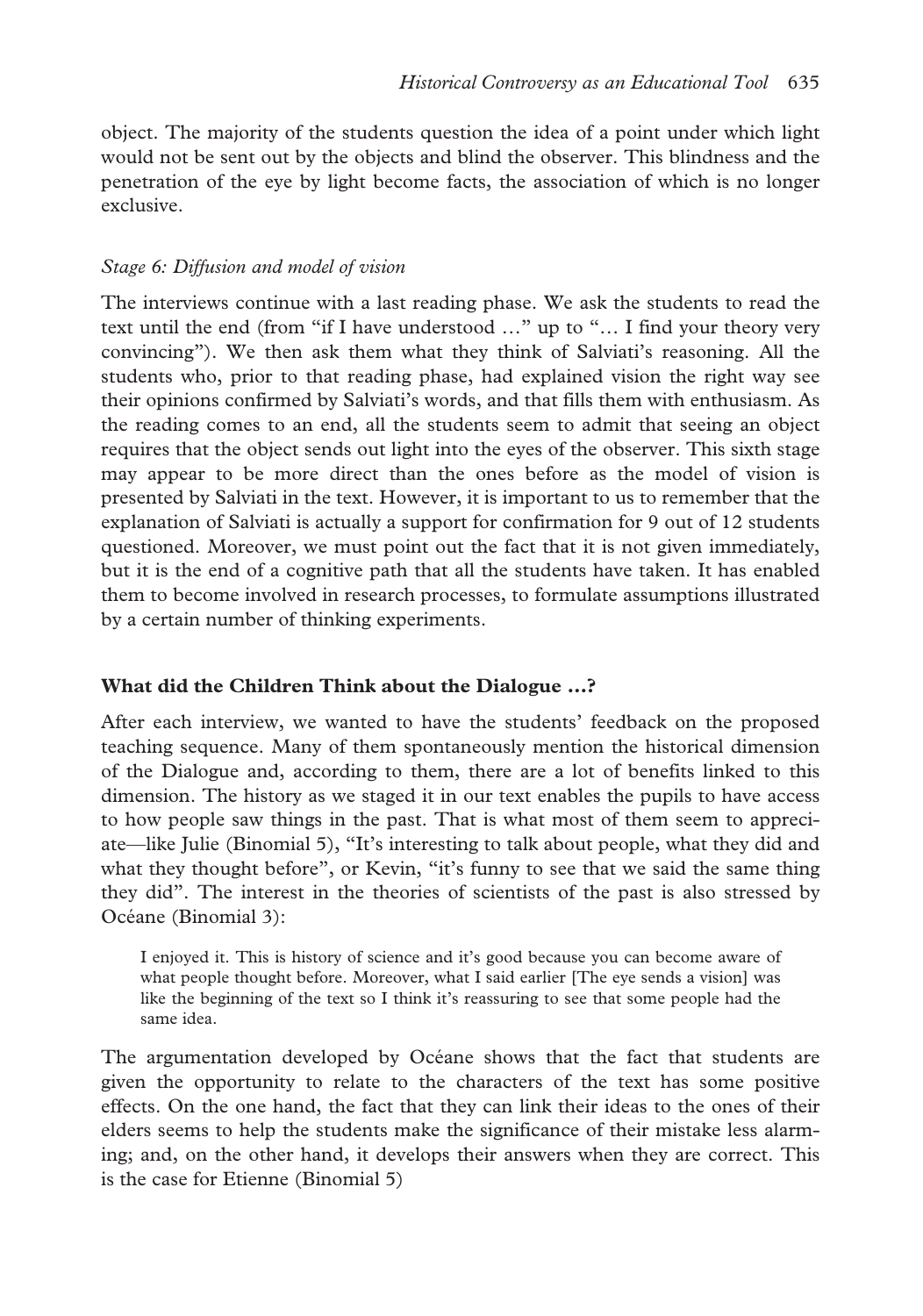# 636 *C. de Hosson*

I knew that the theories of the beginning were not good and it feels good to contradict a scientist and be right.

Thanks to the fact that students can relate to scientists of the past, the history of science becomes an effective tool of enhancement and also a learning tool, as identified by Morgane (Binomial 2): "In fact, comparing the way we understand things to the way they did before, it can help us later if we have the same problem as them". Because she witnesses the thought processes leading to the elaboration of an optical explanation of vision, the historical perspective becomes a learning tool for some students, a means to understand how knowledge is built up. Aside from the motivations linked to the history of science itself, the reasons stated mostly concern a possible identification process from their ideas to the ones developed by the characters of the text. But what seems essential to us is that the characters are recognised as supporters of theories that have existed. In other words, the Dialogue does not seem to be perceived as an inventory of imaginary theories with no historical credibility, but as the believable staging of a controversy that could have really taken place in the past. The fact that the names of certain scientists are mentioned contributes to the fact that this text is identified as a historical support by the students.

# **Conclusion**

Thanks to the reconstruction of the history of theories of vision, we have pointed out the different ideas that would constitute the key steps of our teaching sequence: One must first consider the five senses according to a common modality of functioning based on "passion", accept that light affects the eyes, and break, with a thought experiment, the exclusive link that associates the feeling of dazzle with the fact that light penetrates the eye. This last step is conditioned by a quantitative treatment of light. These steps therefore constitute the framework of our text and the stages on which we have built the scenario of our interviews. Following the analysis, we noticed that the same ideas enabled the students to question their original representations and progressively replace them with a satisfying explanation of the mechanism of vision. Consequently, in the limited field of the optical mechanism of vision, it seems conceivable to adapt and not transpose a historical progression to an individual process of knowledge acquisition.

This look back on the history of the theories of vision gives us the opportunity to reflect on the question of supposed analogies between the historical development of ideas and the individual process of assimilating scientific knowledge. In his essay on optics, Alhazen relies on a situation of dazzle to convince the reader that light has an effect on the eye. This empirical acknowledgement leads him to formulate the idea that vision is the result of light penetrating the eyes. The evocation of a situation of being dazzled by light leads the majority of the students to think that the entry of light in the eye prevents vision. What appears to be a historical condition of the development of ideas in optics constitutes a major obstacle to the students' understanding of the mechanism of vision. Focusing on the students' reasoning enables us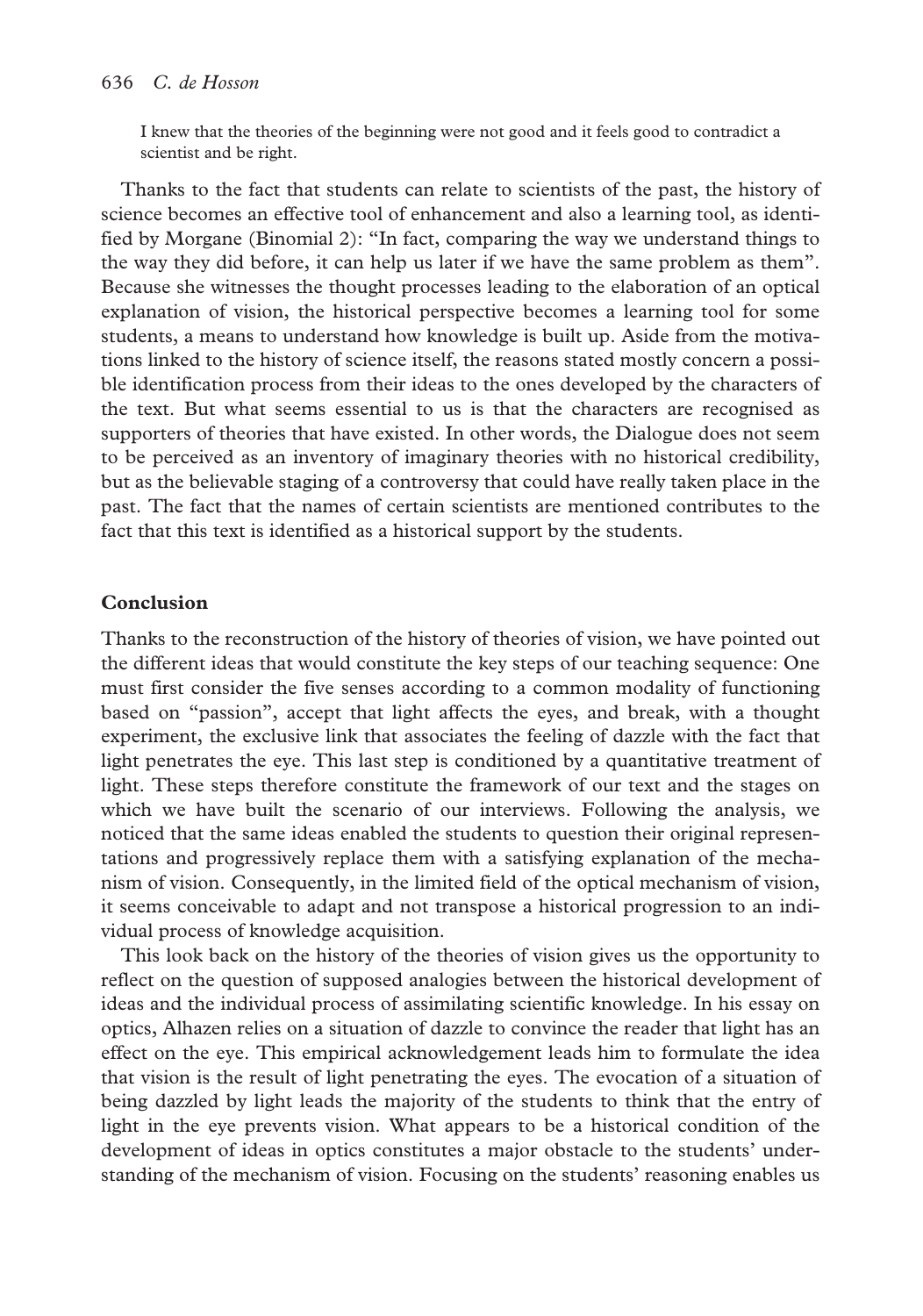to realise the effort of abstraction made by Alhazen. A few years ago, in an identical context, Thomas Kuhn the philosopher wrote:

Part of what I know about how to question dead scientists has been learned by examining Piaget's interrogations of living children. (Kuhn, 1977, p. 21)

If the historical analysis gives an idea of the level of difficulty of a teaching matter, science education enables us to propose a particular reading of the history of theories of vision and contemplate a conceptual path from a specific point of view. The ideas that have stood out come directly from the history of science, and we organised them in reference to the difficulties that the students face. It was done in order to help a learning process that favours the understanding of a rather abstract explanation. Of course the controversy over the "direction" of sight exists among the students and in the history of science. We took advantage of this parallel to create a teaching– learning sequence that is based on the fact that students predictably relate to scientists who have their place in history. Furthermore, this teaching–learning sequence makes students become aware of their own cognitive process. Indeed, some of them were able to clearly analyse the elements that helped them to change their spontaneous ideas.

### **References**

- Alhazen. (1989). *Kitab al manazir* [*The optics of Ibn al Haytham*] (A. I. Sabra, Trans.) (books I–III). London: University of London.
- Anderson, B., & Karrqvist, C. (1983). How Swedish pupils aged 12–15 years understand lights and its properties. *European Journal of Science Education, 5,* 387–402.
- Aristotle. (2000). *De Sensu* (P. M. Morel, Trans.). Paris: Flammarion.
- Boujaoude, S., Sowwan, S., & Abd-el-Khalick, F. (2005). The effect of using drama in science teaching on students' conceptions of the nature of science. In K. Boersma et al. (Eds.), *Research and the quality of science education* (pp. 259–267). Dordrecht: Springer.
- Carey, S. (1985). *Conceptual change in childhood.* Cambridge, MA: MIT Press.
- Driver, R., Leach, J., Millar, R., & Scott, P. (1996). *Young peoples' images of science.* Buckingham, England: Open University Press.
- Duit, R. (2000, November). *A model of education reconstruction as a framework for designing and validating teaching and learning sequences.* Paper presented at the international symposium "Designing and validating Teaching–Learning Sequences in a Research Perspective", Paris.
- Duit, R., Roth, W., Komorek, M., & Wilbers, J. (1998). Conceptual change cum discourse analysis to understand cognition in a unit chaos system: Towards an integrative perspective on learning in science. *International Journal of Science Education, 20,* 1059–1073.
- Erduran, S., Osborne, J., & Simon, S. (2005). The role of argumentation in developing scientific literacy. In K. Boersma et al. (Eds.), *Research and the quality of science education* (pp. 381–394). Dordrecht: Springer.
- Galileo, G. (1967). *Dialogue concerning the two chief world systems: Ptolemaic and Copernican* (S. Drake, Trans.).
- Galili, I. (1996). Students' conceptual change in geometrical optics. *International Journal of Science Education, 18*(7), 847–868.
- Galili, I., & Hazan, A. (2001). The influence of a historically oriented course on the content knowledge of students in optics. *Research in science education*, Past, present and future (pp. 247–252). Dordrecht: Kluwer Academic Publishers.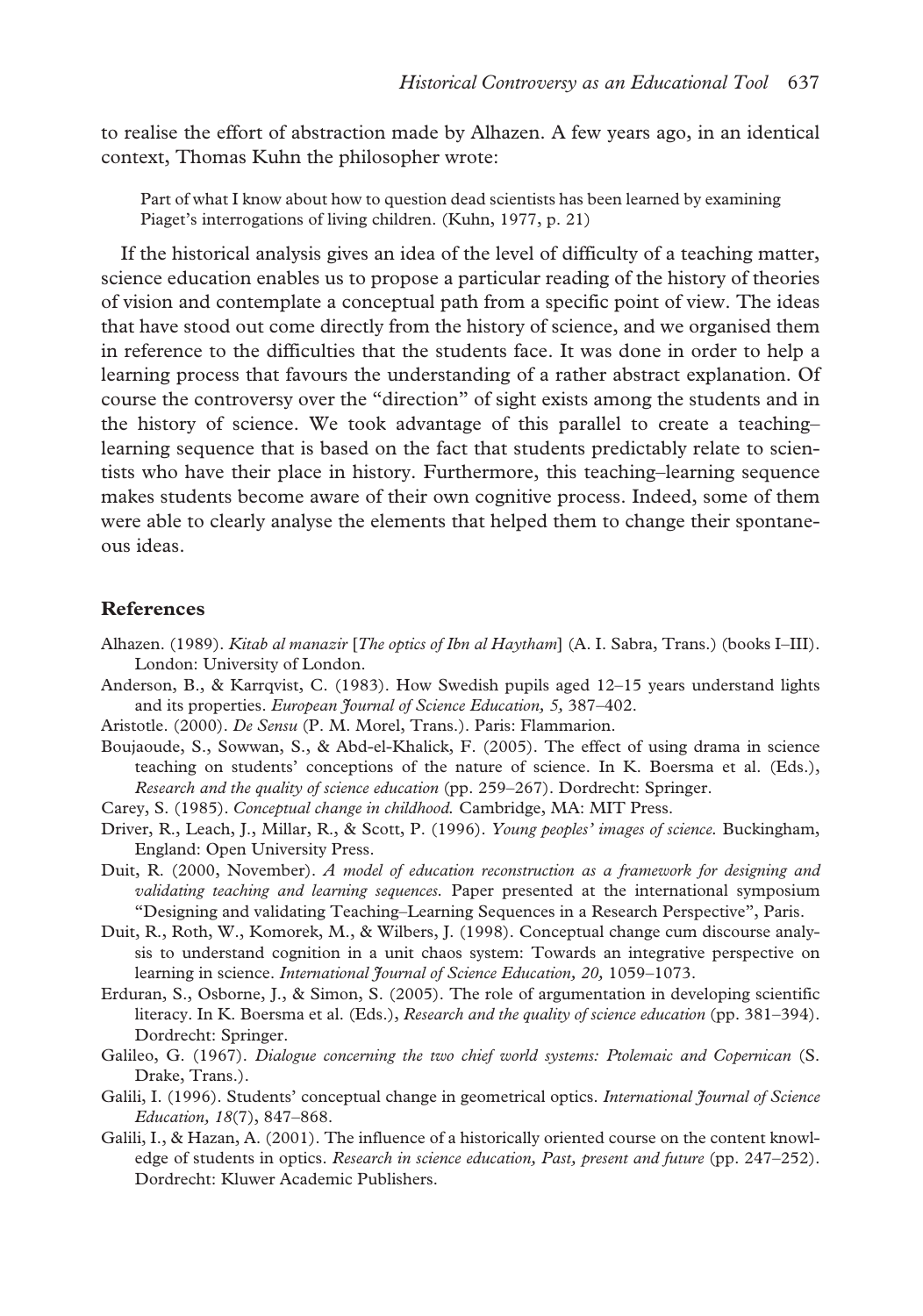- Grace, M., & Ratcliffe, M. (2002). The science and values that young people draw upon to make decisions about biological conservation issues. *International Journal of Science Education, 24*(11), 1157–1169.
- Guesne, E. (1984). Children conceptions about light. *New trends in physics teaching (vol. 4).* Utrecht: UNESCO.
- Irwin, A. (2000). Historical case stories: Teaching the nature of science in context. *Science Education, 84,* 5–26.
- Jimenez, A., Reigosa Castro, C., & Diaz de Bustamante, J. (2003). Discourse in the laboratory, quality in argumentative and epistemic operations. In D. Psillos et al. (Eds.), *Science education research in the knowledge-based society* (pp. 249–257).
- Jung, W. (1994). Preparing students for change: The contribution of the history of physics to physics teaching. *Science and Education, 3*(2), 99–130.
- Justi, R., & Gilbert, J. (2000). History and philosophy of science through models: some challenges in the case of 'the atom'. *International Journal of Science Education, 22*(9), 993–1009.
- Kipnis, N. (1993). *Rediscovering optics.* Minneapolis, MN: Bena Press.
- Koyre A. (1973). *Etudes d'histoire de la pensée scientifique* [*The roots of scientific thought*]. Paris: Gallimard.
- Kuhn, T. (1977). *The essential tension.* Chicago: The University of Chicago Press.
- Lijnse, P., & Klaassen, K. (2004). Didactical structures as an outcome of research on teaching– learning sequences? *International Journal of Science Education, 26*(5), 537–554.
- Lindberg, D. C. (1976). *Theory of vision from al Kindi to Kepler.* Chicago & London: University of Chigago Press.
- Matthews, M. R. (1994). *Science teaching: The role of history and philosophy of science.* New York: Routledge.
- Méheut, M., & Psillos, D. (2004). Teaching–learning sequences: aims and tools for science education research. *International Journal of Science Education, 26*(5), 515–535.
- Monk, M., & Osborne, J. (1997). Placing the history and philosophy of science on the curriculum: A model for the development of pedagogy. *Science Education, 81*(4), 405–424.
- Mortimer, E. F., & Scott, P. H. (2003). *Meaning making in secondary science classroom.* Milton Keynes, England: Open University Press.
- Nersessian, N. (1989). Conceptual change in science and un science education. *Synthese, 80,* 163–183.
- Newton, P., Diver, R., & Osborne, J. (1999). The place of argumentation in the pedagogy of school science. *International Journal of Science Education, 21*(5), 553–576.
- Nolen, S. B. (2003). Learning environment, motivation and achievement in high school science. *Journal of Research in Science Teaching, 40*(4), 347–368.
- Nussbaum, J. (1989). Classroom conceptual change: Philosophical perspectives. *International Journal of Science Education, 11*(5), 530–540.
- Osborne, J. (2005). The role of argument in science education. In K. Boersma et al. (Eds.), *Research and the quality of science education* (pp. 367–380). Berkeley: University of California Press.
- Osborne, J., & Black, P. (1993). Young children's (7–11) ideas about light and their development. *International Journal of Science Education, 15*(1), 83–93.
- Osborne, J., Erduran, S., Simon, S., & Monk, M. (2001). Enhancing the quality of argument in school science. *School Science Review, 82*(301), 63–70.
- Park, D. (1997). *The fire within the eye. A historical essay on the nature and meaning of light.* Princeton, NJ: Princeton University Press.
- Piaget, J., & Garcia, R. (1989). *Psychogenesis and the history of science* (H. Feider, Trans.). New York: Columbia University Press.
- Ronchi, V. (1956). *Une histoire de la lumière* [*History of light*] (J. Taton, Trans.). Paris: Colin.
- Saltiel, E., & Viennot, L. (1985). *What do we learn from similarities between historical ideas end the spontaneous reasoning of students?* Utrecht: GIREP.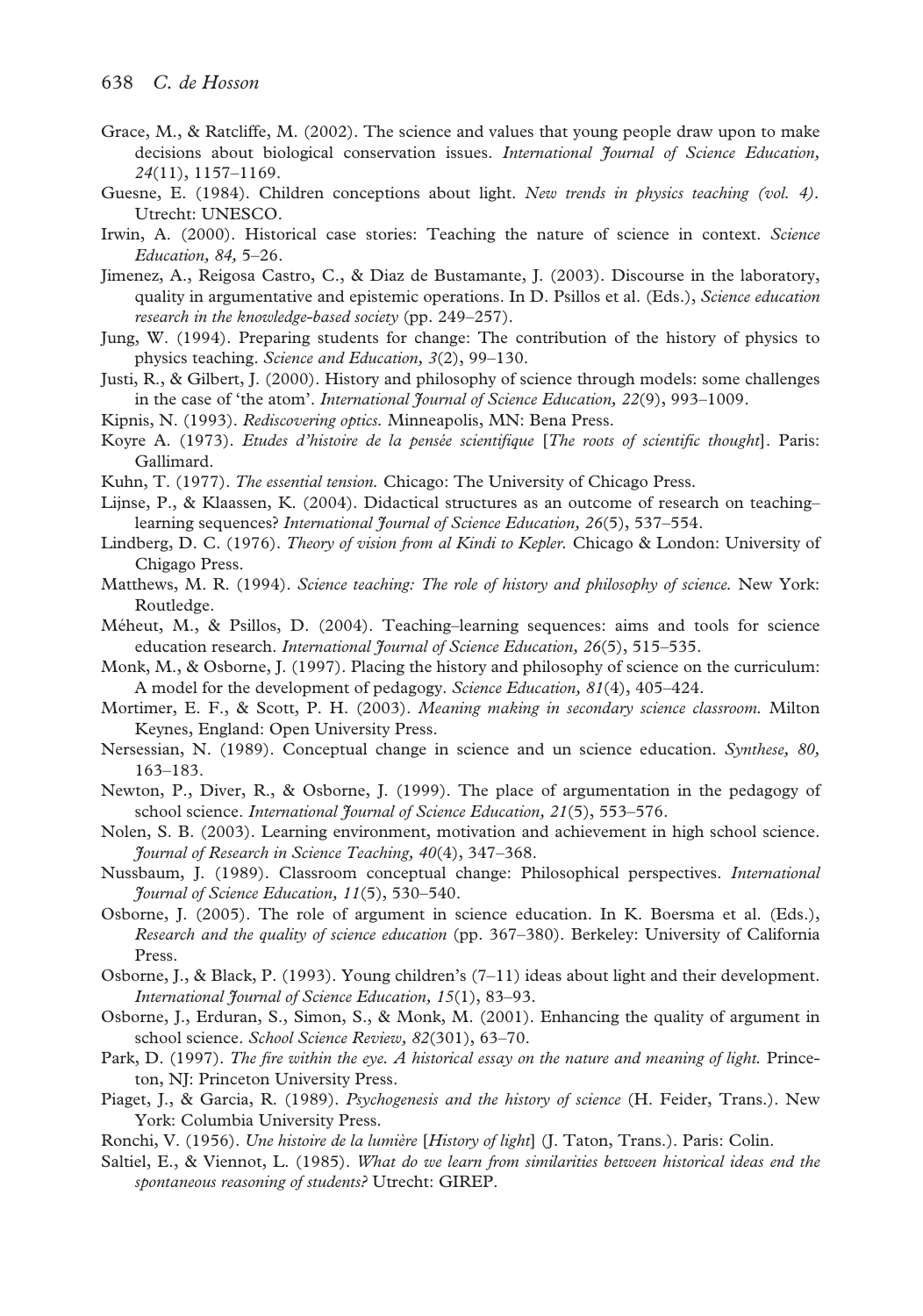Sanmarti, N., & Izquierdo, M. (1995). The substantialisation of properties in pupils' thinking and in the history of science. *Science and Education, 4,* 349–369.

Solomon, J. (1994). Pupils' images of scientific epistemology. *International Journal of Science Education, 16,* 361–373.

# **Appendix. Dialogue on the way vision operates**

**Sagredo:** [A] I have invited you here today so that we might talk about the way vision is made and functions.

**Simplicio**: I fear, my dear friend, that our discussion may be difficult as I do believe that Salviati and I have conflicting opinions concerning this subject. It is my belief that the reasons of vision lie in the eye. As numerous ancient scholars have suggested, I believe that to see an object, the eye must send something towards this object. Thus, I imagine that we can see the objects around us thanks to this ability we have to emit something which, coming out from the eyes, goes in the direction of the objects to be seen.

**Sagredo**: It seems to me that all the Greeks did not reason that way. Is it not true that Lucretius and others before him explained the vision of an object through the entrance into the eye of an image of that object?

**Salviati**: First and foremost, I am very glad to talk to you about Lucretius. The beauty of his texts moves me every time I read them. And if you should not share his opinion, I nonetheless hope that you will be able to appreciate the greatness of his poetry.

**Sagredo**: Do not keep us waiting any longer.

**Salviati**: Listen to me then: "Among all objects, there are some which we call shams: they are sorts of light membranes which have detached from the surface of the bodies and which flutter about in the air in all directions. They are shadows or images sent out by objects. Besides, many of them can be seen emitting their elements, like smoke coming from green wood or heat from fire, or even the shells that cicadas abandon in the summer. Another example could be the yellow, red or green veils which, stretching above the audience in vast theatres, lit by torches or daylight, colour the stage with their reflections."

**Simplicio**: This theory seems absurd to me: how can you explain that exhalations detached from immense objects, such as mountains, can penetrate our eye which, on the contrary, is extremely small?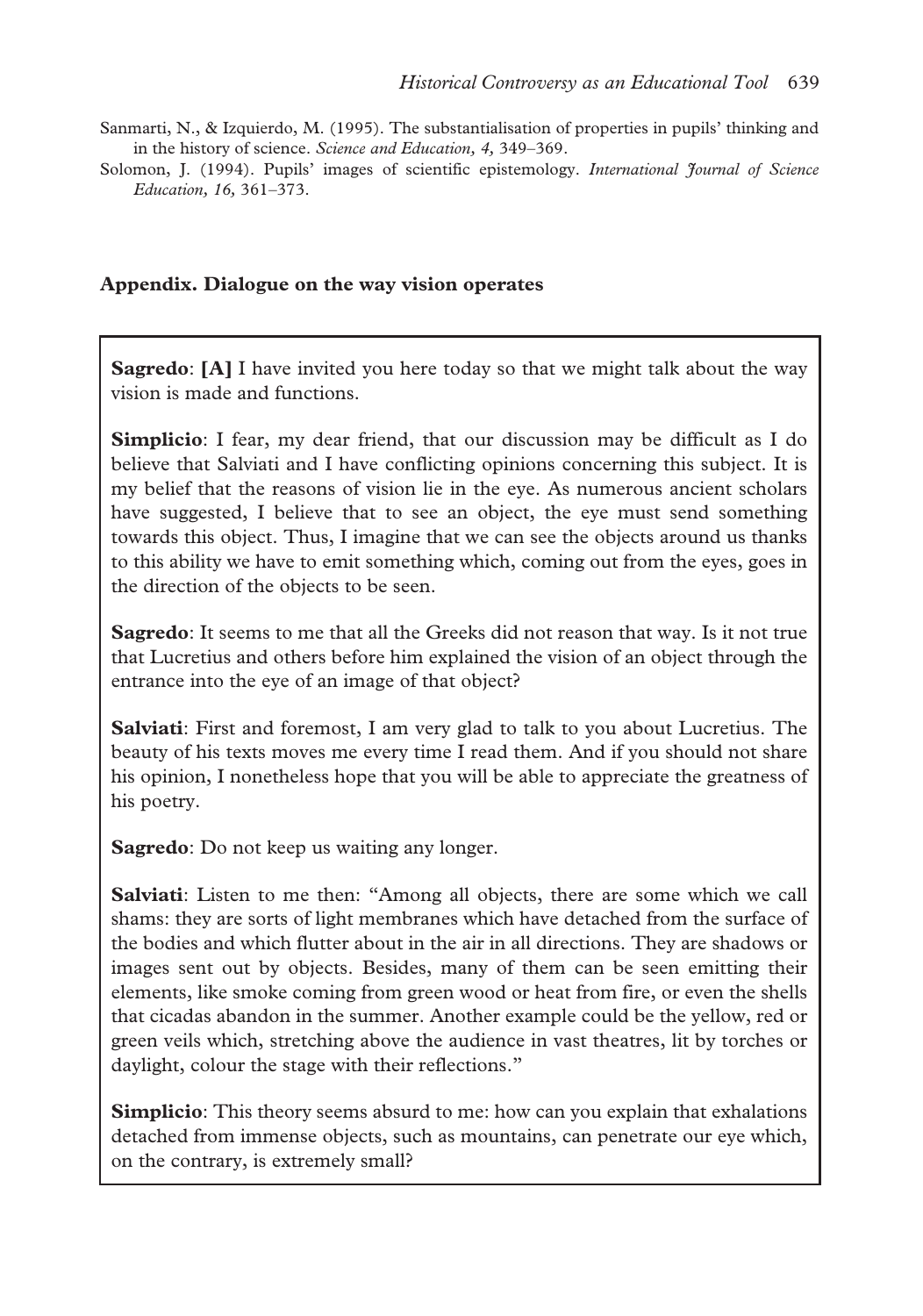**Salviati**: I would like to remind you that by presenting Lucretius's ideas to you, I have done nothing but answer Sagredo's request. I never told you that I shared his ideas. Indeed they present some inconsistencies. Nevertheless, they seem to me to be closer to my personal theory than yours.

**Sagredo**: Then you think that if we see, it is because objects send out images of themselves into our eyes?

**Salviati**: That is not what I am saying. Nevertheless, this theory teaches me that vision is the result of an action onto the eye. And what seems to me to be interesting here is that vision is regarded as a passion, that is as the reception into the eye of something coming from outside.

**Sagredo**: Do not all our senses function on this principle?

**Salviati**: That is a crucial point you are bringing forward, Sagredo. If Aristotle is to be believed, it seems that the five senses all function in the same way. They are the result of an external action (stimulus) on a specific organ called the sensory organ. Each organ finds itself affected by specific impressions coming from objects. Thus, we can hear because we receive sound in our ear, we can feel because we receive…

**Simplicio**: …smells in our nose…**[B]**

**Salviati**: …We have the sensation of taste because our mouth receives flavours, and so on. And as my objective is to convince you that vision is a passion, inasmuch as it is the result of an action onto the eye, I have here an argument which no doubt will convince you more than any other. Please allow me to first ask you a question: Do you think you can stare at the Sun for ten seconds? **[C]**

**Simplicio**: What a strange idea!

**Sagredo**: Of course not, that would be much too painful, and it would damage one's sight.

**Salviati**: Precisely. And do you know why?

**Sagredo**: No doubt because the light coming from the Sun is too strong.

**Salviati**: Exactly. You admit then that too strong a light provokes painful effects on the eye, and that, therefore, the eye is sensitive to a light that is too strong. You cannot think that there is something which goes from the eye toward the object because, in this situation, there would be no reason to suffer in front of a particular object rather than in front of another. If one is dazzled while looking at the Sun, it is undoubtedly as a result of the strong light entering the eye.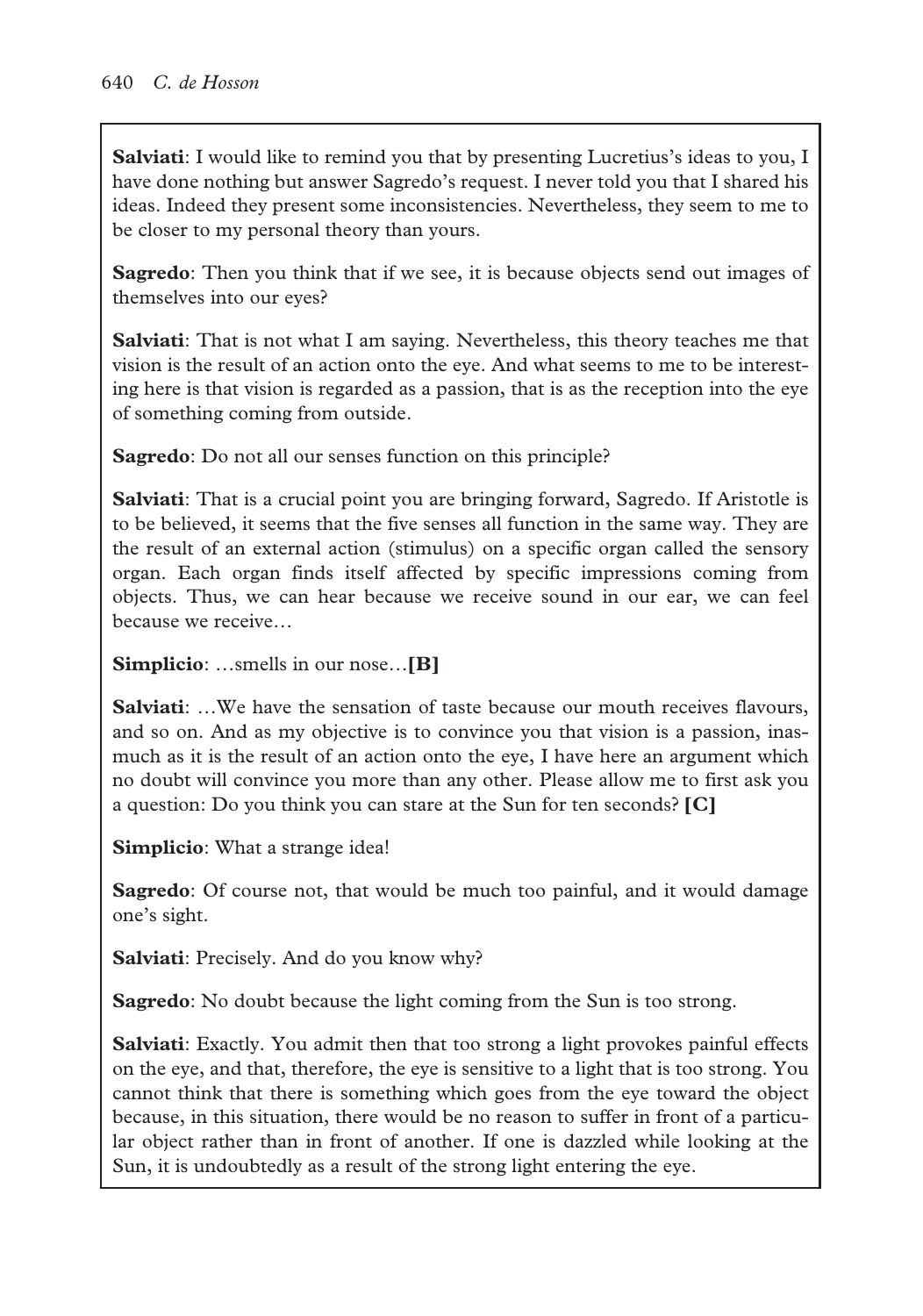**Sagredo**: I agree with you altogether, dear Salviati, but do not forget that we are trying to understand the manner in which we see, not the manner in which we do not see. Whereas the situation you describe, that of being dazzled, is totally different from vision.

**Simplicio**: You are wandering from the point, Salviati. Sagredo is right, the entrance of light into the eye prevents one from seeing.

**Salviati**: Allow me to correct you, Simplicio. You say: "the entrance of light into the eye prevents one from seeing", and I say, the entrance of a very strong light into the eye prevents one from seeing. Can you mark the difference?

**Simplicio**: Certainly. However, I cannot see the point you are trying to make. Are we not here to talk about the way vision is made? Come straight to the point, I beg you.

**Salviati**: Unfortunately, I cannot convince you straight out of the validity of my theory. I will need some circumlocutions. You will notice that whenever you are dazzled, the unpleasant sensation lasts for a certain time, preventing you, among other things, from reading for a while. Thus, a strong light does not only affect the eye but also the sight. Exactly the way too loud a sound hurts our eardrum whereas a moderate sound reaching our ear allows us to hear. **[D]**.

**Sagredo**: If I have understood your comparison, dear Salviati, a moderate light would allow us to see.

**Simplicio**: But this is absurd! When we look at the world around us, we see objects which do not emit any light towards us. If it were the case, we would be perpetually dazzled!

**Salviati**: Calm down please, Simplicio, and try to follow my way of reasoning. Is it not true that to see an object which does not emit light by itself, it is necessary to light it?

**Sagredo**: Indeed, nobody would ever imagine to think that it is possible to see in the dark.

**Simplicio**: Only cats are capable of that.

**Salviati**: Let us leave cats alone for a while, if you do not mind. They certainly do not see better in the dark than you or I. So, to see an object, it has to be lit. The less an object is lit up, the less visible it is, and the more it is lit up, the more visible it is. If however, it is too lit up, sight is impaired and the vision of this object turns out to be impossible. Do you not think that this phenomenon is similar to the one we have already mentioned, that of being dazzled when we look at the Sun?